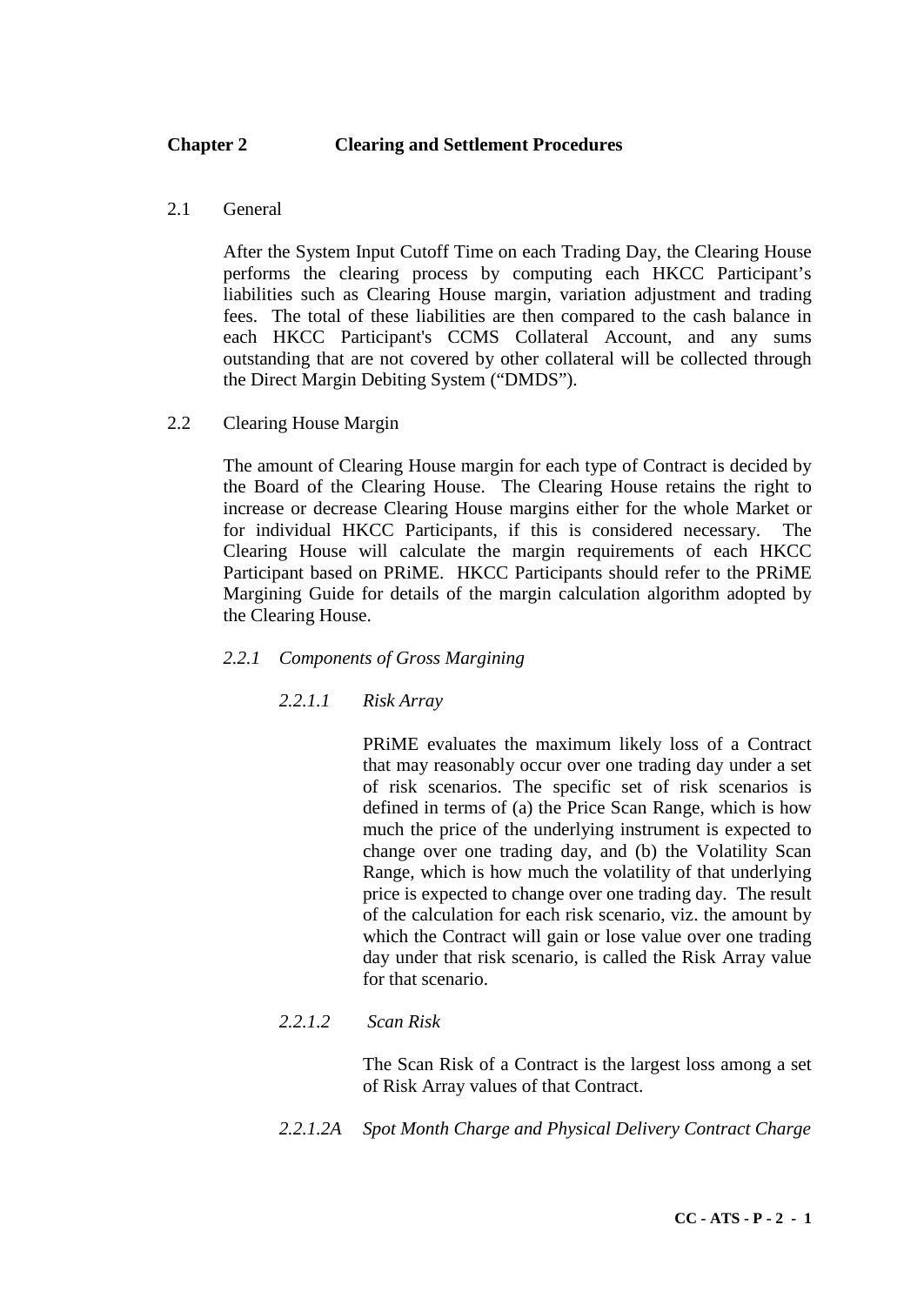PRiME applies a Spot Month Charge and/or a Physical Delivery Contract Charge to each applicable spot month Contract to cover additional risks that may arise during the period leading up to the Final Settlement Day. Such Spot Month Charge and Physical Delivery Contract Charge and the Contracts to which they shall be applicable shall be as specified by the Clearing House from time to time.

# *2.2.1.3 Short Option Minimum Charge*

PRiME applies a Short Option Minimum Charge to each short Option Contract. It serves as a lower bound of the margin requirement for such short Option Contract.

## *2.2.2 Clearing House Margin Liability Calculation for Gross Margining*

The method of calculating the amount of cover for Clearing House margin for designated Contracts or accounts margined on a gross basis is as follows:

- a) The gross open positions are identified. The number of open positions for each type of Contract is multiplied by the Scan Risk for such Contract.
- aa) The gross open positions of each applicable spot month Contract are identified. The number of open positions for each applicable spot month Contract is multiplied by the Spot Month Charge and/or the Physical Delivery Contract Charge, as applicable, for such Contract.
- b) The gross open positions of short Option Contracts are identified. The sum of the Scan Risk, Spot Month Charge and Physical Delivery Contract Charge is replaced with the Short Option Minimum Charge for a short Option Contract if the Short Option Minimum Charge is higher than the sum of the Scan Risk, Spot Month Charge and Physical Delivery Contract Charge for such short Option Contract.
- c) The Clearing House margin requirement is the aggregated sum of the Scan Risk, Spot Month Charge and Physical Delivery Contract Charge (or, for short Option Contracts, the Short Option Minimum Charge if it is higher) for each type of Contract.
- *2.2.3 Components of Net Margining*
	- *2.2.3.1 Risk Array*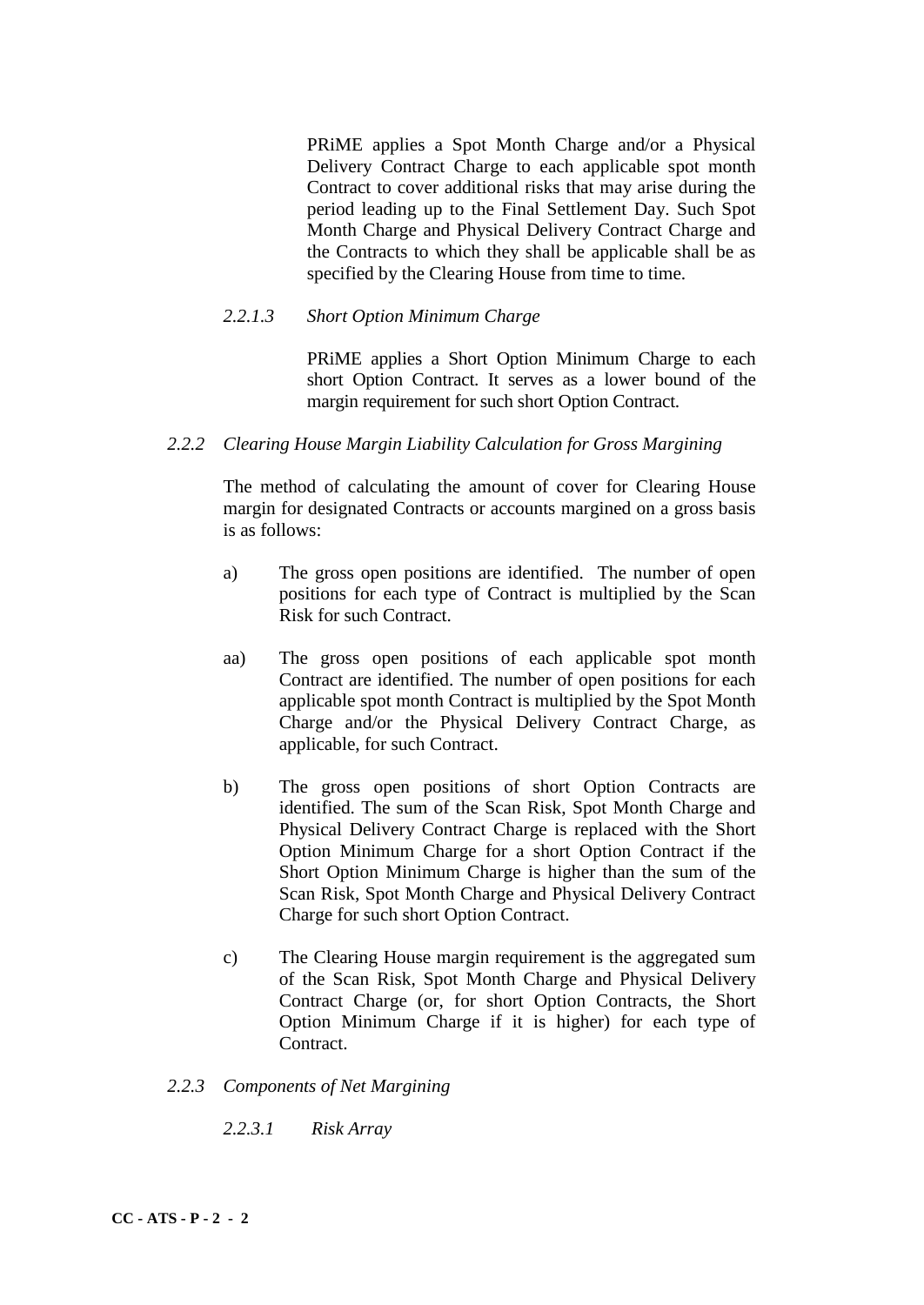PRiME evaluates the maximum likely loss of a portfolio under the same Combined Commodity\* that may reasonably occur over one trading day under a set of risk scenarios. The specific set of risk scenarios are defined in terms of (a) the Price Scan Range, which is how much the price of the underlying instrument is expected to change over one trading day, and (b) the Volatility Scan Range, which is how much the volatility of that underlying price is expected to change over one trading day. The result of the calculation for each risk scenario, viz. the amount by which the portfolio will gain or lose value over one trading day under that risk scenario, is called the Risk Array value for that scenario.

*\*A Combined Commodity refers to a set of Futures/Options Contracts with the same underlying commodity and the same Currency of the Contract. For this purpose, a Physically Settled Options on Futures Contract and its underlying Futures Contract shall be considered to have the same underlying commodity if such underlying Futures Contract is a Stock Index Futures Contract.*

## *2.2.3.2 Scan Risk*

The Scan Risk of a portfolio under the same Combined Commodity is the largest loss among a set of Risk Array values of that portfolio.

### *2.2.3.3 Intracommodity Spread Charge*

As PRiME scans underlying prices within a single underlying instrument, it assumes that price moves correlate perfectly across contracts with different expiries. Since price moves across contracts with different expiries do not generally exhibit perfect correlation, PRiME adds an Intracommodity Spread Charge to the Scan Risk associated with each Combined Commodity under net margining. For each spread formed, PRiME assesses a charge per spread at such charge rate as may be specified by the Clearing House from time to time. The total of all of these charges for a particular Combined Commodity constitutes the Intracommodity Spread Charge for that Combined Commodity.

#### *2.2.3.3A Spot Month Charge and Physical Delivery Contract Charge*

PRiME applies a Spot Month Charge and/or a Physical Delivery Contract Charge to each applicable spot month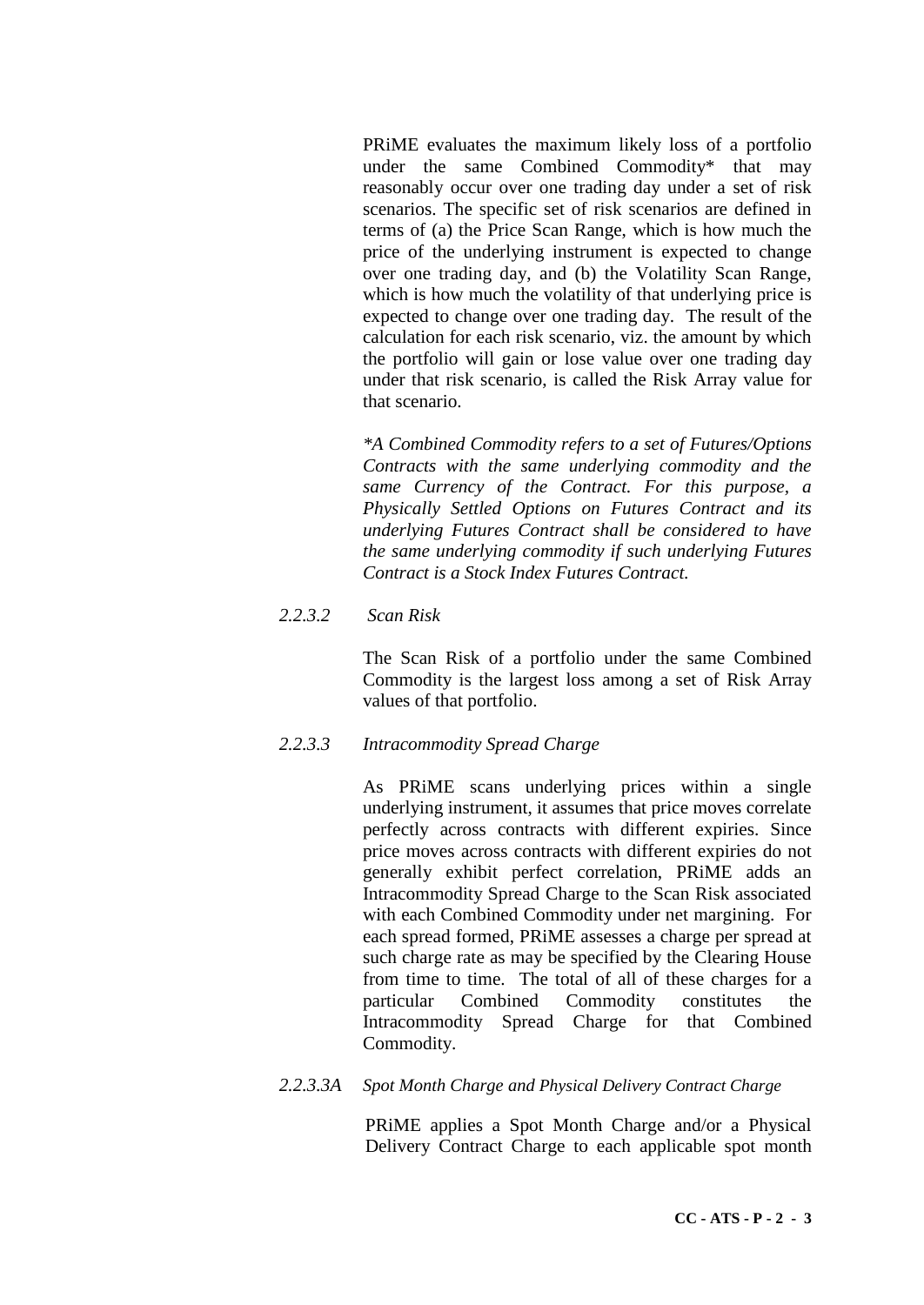Contract under the same Combined Commodity to cover additional risks that may arise during the period leading up to the Final Settlement Day. Such Spot Month Charge and Physical Delivery Contract Charge and the Contracts to which they shall be applicable shall be as specified by the Clearing House from time to time.

## *2.2.3.3B Intercommodity Spread Credit*

PRiME generates Intercommodity Spread Credits for Combined Commodities that may from time to time be specified and paired by the Clearing House, taking into consideration their price move correlation and such other factors as it may consider relevant.

An Intercommodity Spread is formed between the Combined Commodities of each specified pair at a delta per spread ratio. For each spread formed, PRiME assesses a credit for each of the Combined Commodities based on a credit rate for the spread. The delta per spread ratio and the credit rate for the spread shall be as specified by the Clearing House from time to time. The total of all of these credits for a particular Combined Commodity constitutes the Intercommodity Spread Credit for that Combined Commodity.

### *2.2.3.4 Short Option Minimum Charge*

PRiME applies a Short Option Minimum Charge to each Combined Commodity comprising short call and/or short put Option Contracts. It serves as a lower bound of the margin requirement for such Combined Commodity comprising short Option Contracts.

- *2.2.3.5 (deleted)*
- *2.2.4 (deleted)*
- *2.2.5 Clearing House Margin Liability Calculation for Net Margining*

The method of calculating the amount of cover for Clearing House margin for designated Contracts or accounts of an HKCC Participant margined on a net basis is as follows:

a) The same type of Futures Contract with the same expiry is each assessed to calculate the total net uncovered Contracts for that expiry.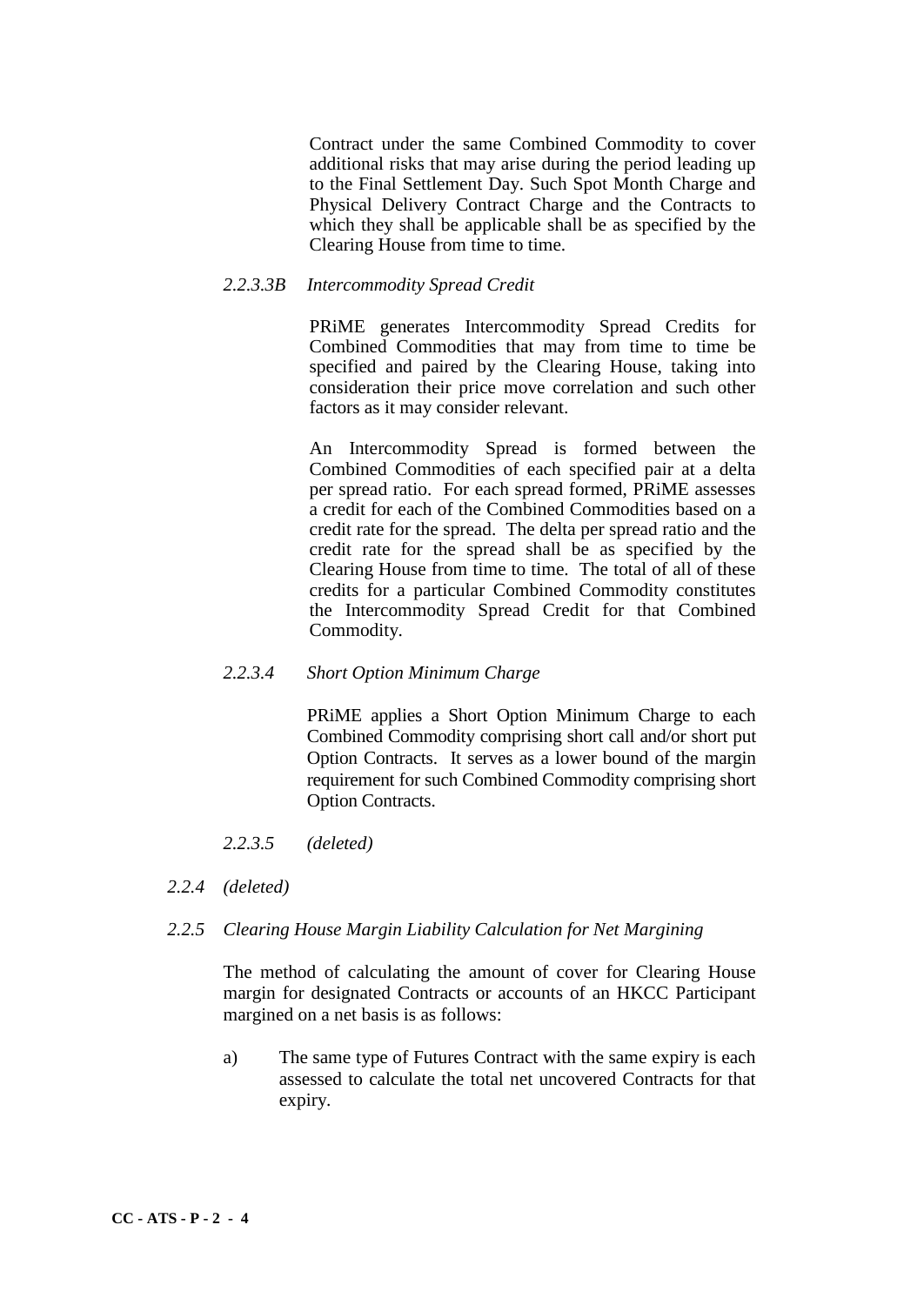- b) The same type of Option Contract in each series is assessed to calculate the total net uncovered Contracts for that Option series.
- c) For Futures/Option Contracts within the same Combined Commodity, the long or short net uncovered Futures Contracts for each expiry, together with the long or short net uncovered Option Contracts in each series, are margined on a portfolio basis.

In calculating margin on a portfolio basis, the Scan Risk, the Intracommodity Spread charge, the Spot Month Charge and the Physical Delivery Contract Charge of the portfolio are added together to determine the Commodity Risk. The Commodity Risk is the total risk of all Futures/Option Contracts within the same Combined Commodity.

- ca) Other than a Combined Commodity comprising short Option Contracts referred to in paragraph (d) below, the margin requirement of a Combined Commodity is the Commodity Risk less the Intercommodity Spread Credit.
- d) For a Combined Commodity comprising short Option Contracts, the margin requirement is (i) the Commodity Risk less the Intercommodity Spread Credit or (ii) the Short Option Minimum Charge of the Combined Commodity, whichever is greater.
- e) (deleted)
- f) The total Clearing House margin requirement is the aggregate of the margin requirement for each Combined Commodity in the portfolio.
- *2.2.6 Clearing House Margin for Different Types of Clearing Accounts in DCASS*

The Clearing House maintains for each HKCC Participant in DCASS the different types of clearing accounts set forth in section 1.2 of these Clearing House Procedures. The Clearing House margin calculation for each type of account in DCASS is different depending on whether it is margined on a net or gross basis.

The Clearing House margin for an HKCC Participant's Client accounts is the sum of the margin requirements of its Omnibus Client Account, Individual Client Accounts and Client Offset Claim Account.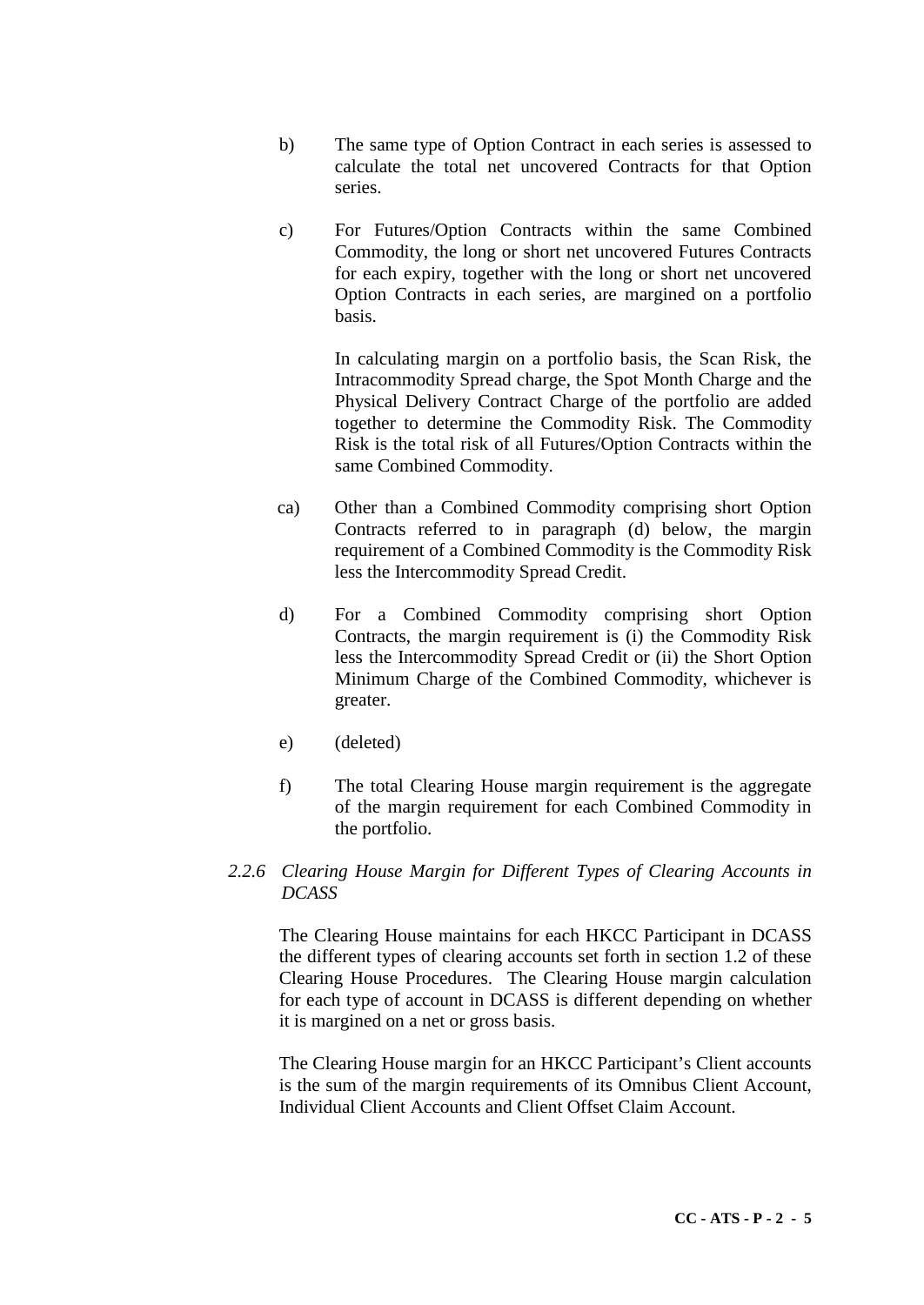The Clearing House margin for an HKCC Participant's House accounts is the sum of the margin requirements of its House Account and Sink Account.

The Clearing House margin for an HKCC Participant's Market Maker accounts is the sum of the margin requirements of its Market Maker Accounts.

# *2.2.6.1 House (not including positions from the Sink Account), Market Maker or Individual Client Account*

Each House Account (not including positions from the Sink Account), Market Maker Account or Individual Client Account is margined on a net basis (see the PRiME Margining Guide).

#### *2.2.6.2 Omnibus Client Account, House positions in the Sink Account*

Positions in the Omnibus Client Account and House positions in the Sink Account are margined on a gross basis, i.e., the Clearing House margin is calculated for each individual position separately (see the PRiME Margining Guide).

#### *2.2.6.3 Client Offset Claim Account*

Positions of individual Clients of an HKCC Participant which are of an offset nature are margined on a net basis (see the PRiME Margining Guide).

Only positions that are of an offset nature and that are allocated by an HKCC Participant from its Omnibus Client Account to its Client Offset Claim Account on the following basis will be eligible for margin offset (please refer to section 1.5.4):

- a) Only positions with the same beneficial owner may be allocated;
- b) HKCC Participants shall not allocate positions unless they can identify the beneficial owners of such positions;
- c) Positions within the same Combined Commodity or positions within specified pairs of Combined Commodities that are eligible for Intercommodity Spread Credits can be offset according to the following list:

Long Futures + Short Futures Long Futures + Short Call Long Futures + Long Put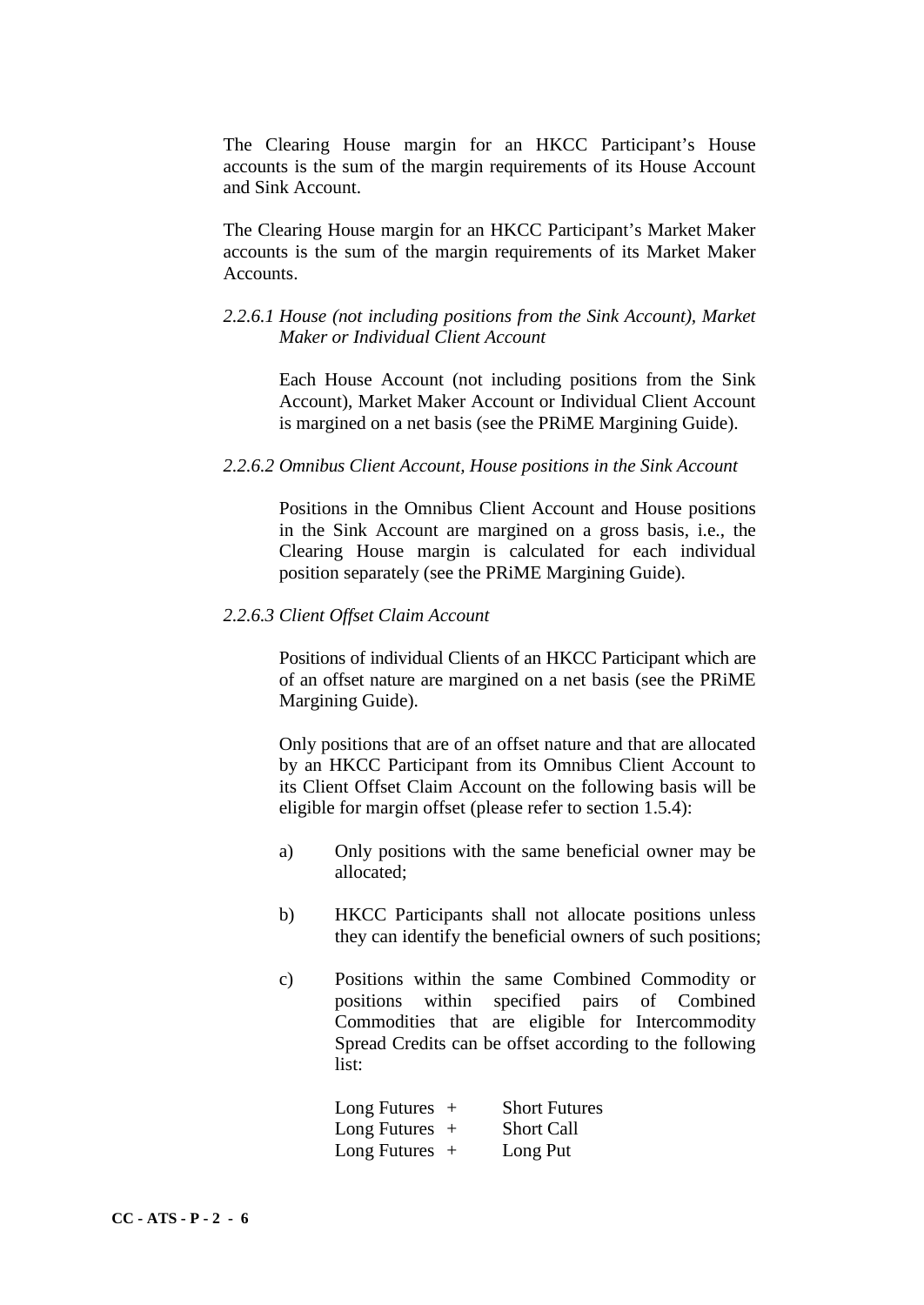| Long Call        | $\overline{+}$ | <b>Short Futures</b> |
|------------------|----------------|----------------------|
| Long Call        | $^{+}$         | <b>Short Call</b>    |
| Long Call        | $^{+}$         | Long Put             |
| <b>Short Put</b> | $^{+}$         | <b>Short Futures</b> |
| <b>Short Put</b> | $^{+}$         | <b>Short Call</b>    |
| <b>Short Put</b> | $^{+}$         | Long Put             |
| Conversions*     |                |                      |
| Reversals**      |                |                      |

- \* A Conversion consists of a short call and long put with the same expiry and strike price and a long Futures with the same expiry.
- \*\* A Reversal consists of a long call and short put with the same expiry and strike price and a short Futures with the same expiry.

For positions within the same Combined Commodity, offset positions are claimed on a one-to-one basis except those relating to the offset of positions in the (1) HSI Futures/Options, HSIF Option, Weekly HSI Option and Mini-HSI Futures/Options Contracts or (2) HSCEI Futures/Options, HSCEIF Option, Weekly HSCEI Option and Mini-HSCEI Futures/Options Contracts, which are claimed on the basis of (1) one HSI Futures/Options Contract, one HSIF Option Contract or one Weekly HSI Option Contract against a maximum of five Mini-HSI Futures/Options Contracts or (2) one HSCEI Futures/Options Contract, one HSCEIF Option Contract or one Weekly HSCEI Option Contract against a maximum of five Mini-HSCEI Futures/Options Contracts, as the case may be.

For positions within specified pairs of Combined Commodities between which Intercommodity Spreads may be formed, offset positions are claimed at the relevant delta per spread ratio, where one delta refers to one Futures/Options Contract except those relating to the offset of positions involving Mini-HSI Futures/Options Contracts or Mini-HSCEI Futures/Options Contracts where one delta refers to five Mini-HSI Futures/Options Contracts or five Mini-HSCEI Futures/Options Contracts, as the case may be.

However, only those HKCC Participants which have proved to the Clearing House that they have sufficient risk management capabilities to handle risk involved in Option trading are eligible for making such offsetting claims.

*2.2.7 Additional Clearing House Margin– concentration margin*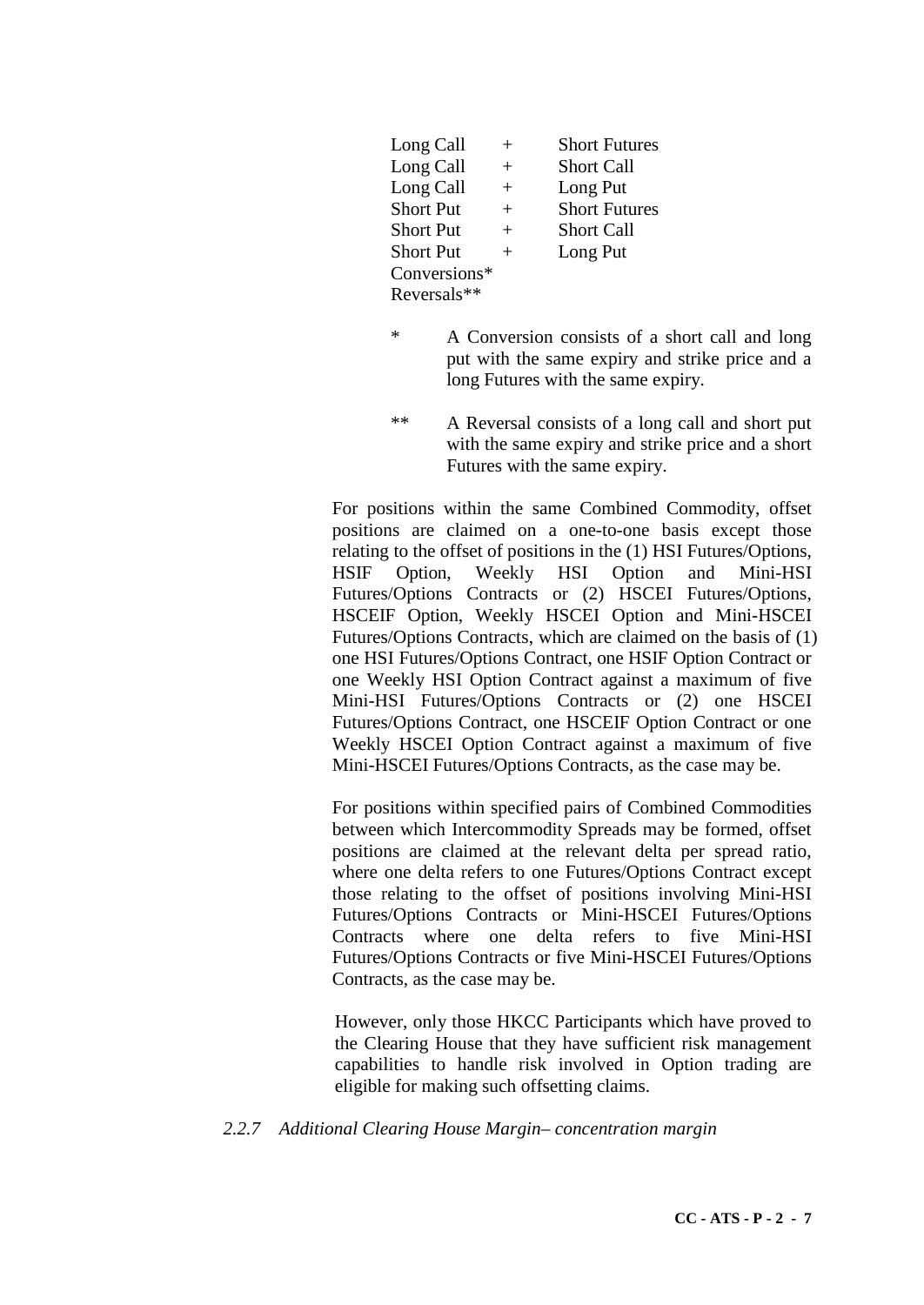- *2.2.7.1* An additional Clearing House margin will be imposed on an HKCC Participant in respect of its open Futures and Options Contracts which are based on the same or such similar underlying financial instruments as may be determined by the Clearing House and notified to HKCC Participants from time to time in the event that when assessed by reference to the historical data from each of the realized stressed market conditions and/or hypothetical data for each of the unrealized stressed market conditions as the Clearing House may determine:
	- (a) the projected aggregate loss (less any Clearing House margin) arising from such open Futures and Options Contracts registered in the Omnibus Client, Individual Client, Client Offset Claim, Sink, House and Market Maker Accounts ("Concentrated Net Projected Loss") of the HKCC Participant is greater than 30 percent of the total Concentrated Net Projected Loss of all HKCC Participants; and
	- (b) the total Concentrated Net Projected Loss of all HKCC Participants arising from such open Futures and Options Contracts based on the same or similar underlying financial instruments exceeds HK\$500 million or such other amount as may be determined by the Clearing House and notified to HKCC Participants from time to time.

In addition, the Chairman may impose on the HKCC Participant an additional Clearing House margin on all Futures and Options Contracts registered in the HKCC Participant's account(s) with the Clearing House under other circumstances as he deems appropriate.

*2.2.7.2* The additional Clearing House margin to be imposed pursuant to section 2.2.7.1 above shall be a percentage of the otherwise applicable margin requirement based on the following or such other percentage as the Chairman may consider appropriate.

| Concentrated Net Projected Loss of | % of applicable margin |
|------------------------------------|------------------------|
| the HKCC Participant vs all HKCC   | requirement            |
| Participants                       |                        |
| More than 30% and equal to         | 20%                    |
| or less than 40%                   |                        |
| More than 40% and equal to         | 25%                    |
| or less than 50%                   |                        |
| More than 50% and equal to         | 30%                    |
| or less than 60%                   |                        |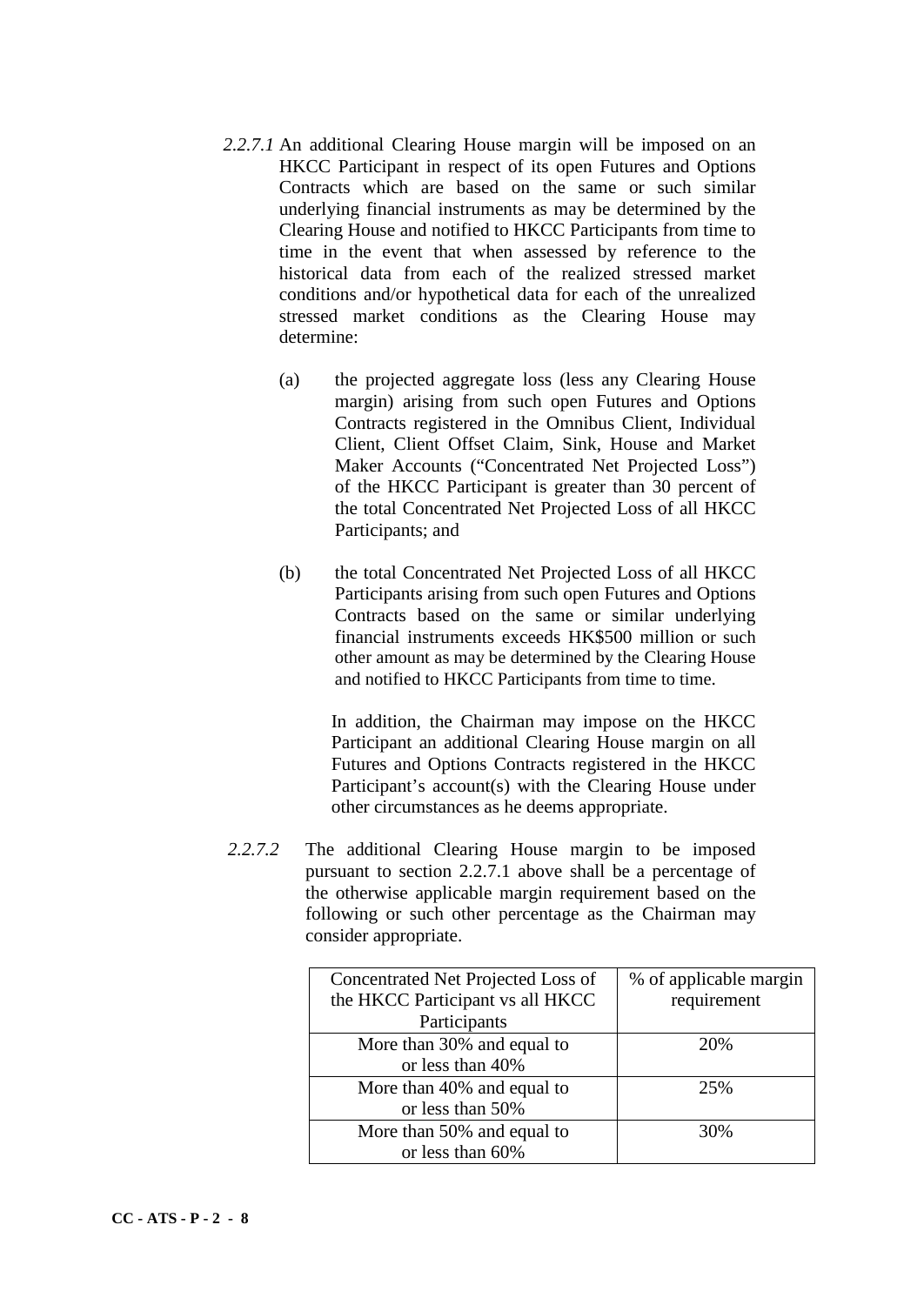| More than 60% and equal to | 40% |
|----------------------------|-----|
| or less than 80%           |     |
| More than 80%              | 50% |

Notwithstanding the above, an HKCC Participant accounting for greater than 80% of the total Concentrated Net Projected Loss is only required to pay 40% (instead of 50%) of the applicable margin requirement during the first five (5) Business Days when such percentage remains greater than 80%. In the event that an HKCC Participant's Concentrated Net Projected Loss remains at a level greater than 80% of the total Concentrated Net Projected Loss for six (6) consecutive Business Days or more, the HKCC Participant must pay 50% of the applicable margin requirement as additional Clearing House margin from the sixth  $(6<sup>th</sup>)$  Business Days onwards.

For the avoidance of doubt, if additional Clearing House margin is required under two or more stressed market conditions, the higher or highest (as the case may be) additional Clearing House margin rate shall be imposed.

- *2.2.7.3* Notwithstanding sections 2.2.7.1 and 2.2.7.2, no additional Clearing House margin will be imposed on open Futures and Option Contracts other than Physical Delivery Contracts in the spot week or spot month during the last two Trading Days on such spot week or spot month contracts unless the Chairman or his designee determines otherwise. Additional Clearing House margin will be imposed on a Physical Delivery Contract unless an HKCC Participant has provided the underlying commodity or instrument to the Clearing House as collateral for Clearing House margin in sufficient quantity to cover its positions in the Physical Delivery Contract with upside risk.
- *2.2.7.4* Where additional Clearing House margin is collected pursuant to this section, interest thereon at such positive or negative rate may be paid or charged, and costs and charges thereon in such amount may be levied, by the Clearing House as it may determine from time to time in accordance with Appendix V to these Clearing House Procedures. Any interest, costs and charges accrued or charged shall be posted to or deducted from the HKCC Participant's CCMS Collateral Account on the first Business Day of the following month.
- *2.2.8 Additional Clearing House Margin – Reserve Fund additional margin*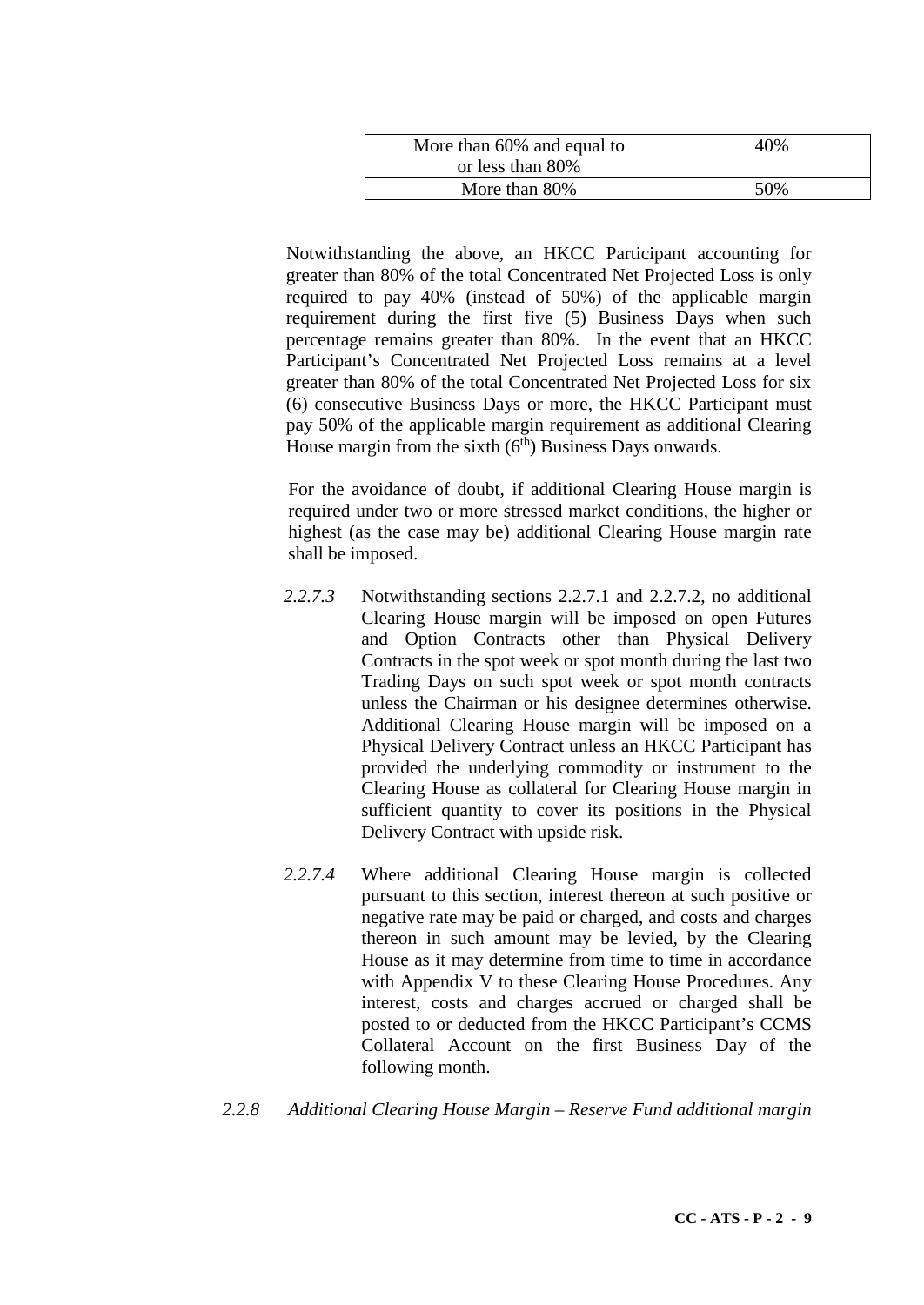- *2.2.8.1* An additional Clearing House margin will be imposed on an HKCC Participant in respect of all its open Futures and Options Contracts and notified to HKCC Participants from time to time in the event that when assessed by reference to the historical data from each of the realized stressed market conditions and/or hypothetical data for each of the unrealized stressed market conditions as the Clearing House may determine:
	- (a) the projected aggregate loss (less General Collateral (excluding any excess collateral) and any margin except additional Clearing House margin collected under this section 2.2.8) arising from all its open Futures and Options Contracts of the HKCC Participant ("Reserve Fund Net Projected Loss") exceeds the Reserve Fund Risk Predefined Limit; and
	- (b) the prevailing Reserve Fund size is equal to the Reserve Fund Threshold.
- *2.2.8.2* The additional Clearing House margin to be imposed pursuant to section 2.2.8.1 above shall be the amount by which the Reserve Fund Net Projected Loss exceeds the Reserve Fund Risk Predefined Limit. For the avoidance of doubt, if the additional Clearing House margin is required under two or more stressed market conditions, the higher or highest (as the case may be) additional Clearing House margin amount shall be imposed.
- *2.2.8.3* Notwithstanding sections 2.2.8.1 and 2.2.8.2, should HKCC accept the HKCC Participant's request to waive the whole or part of the additional Clearing House margin requirement, the HKCC Participant must close out, hedge or transfer to any other HKCC Participant such positions as may reduce the Reserve Fund Net Projected Loss to an amount which is less than the sum of the Reserve Fund Risk Predefined Limit and additional Clearing House margin set forth in section 2.2.8.2 maintained with the Clearing House if any by the end of the same Trading Day as the additional Clearing House margin collection due date, failing which the Clearing House may subsequently close out, hedge or transfer such positions on behalf of the HKCC Participant.
- *2.2.8.4* Where additional Clearing House margin is collected pursuant to this section, interest thereon at such positive or negative rate may be paid or charged, and costs and charges thereon in such amount may be levied, by the Clearing House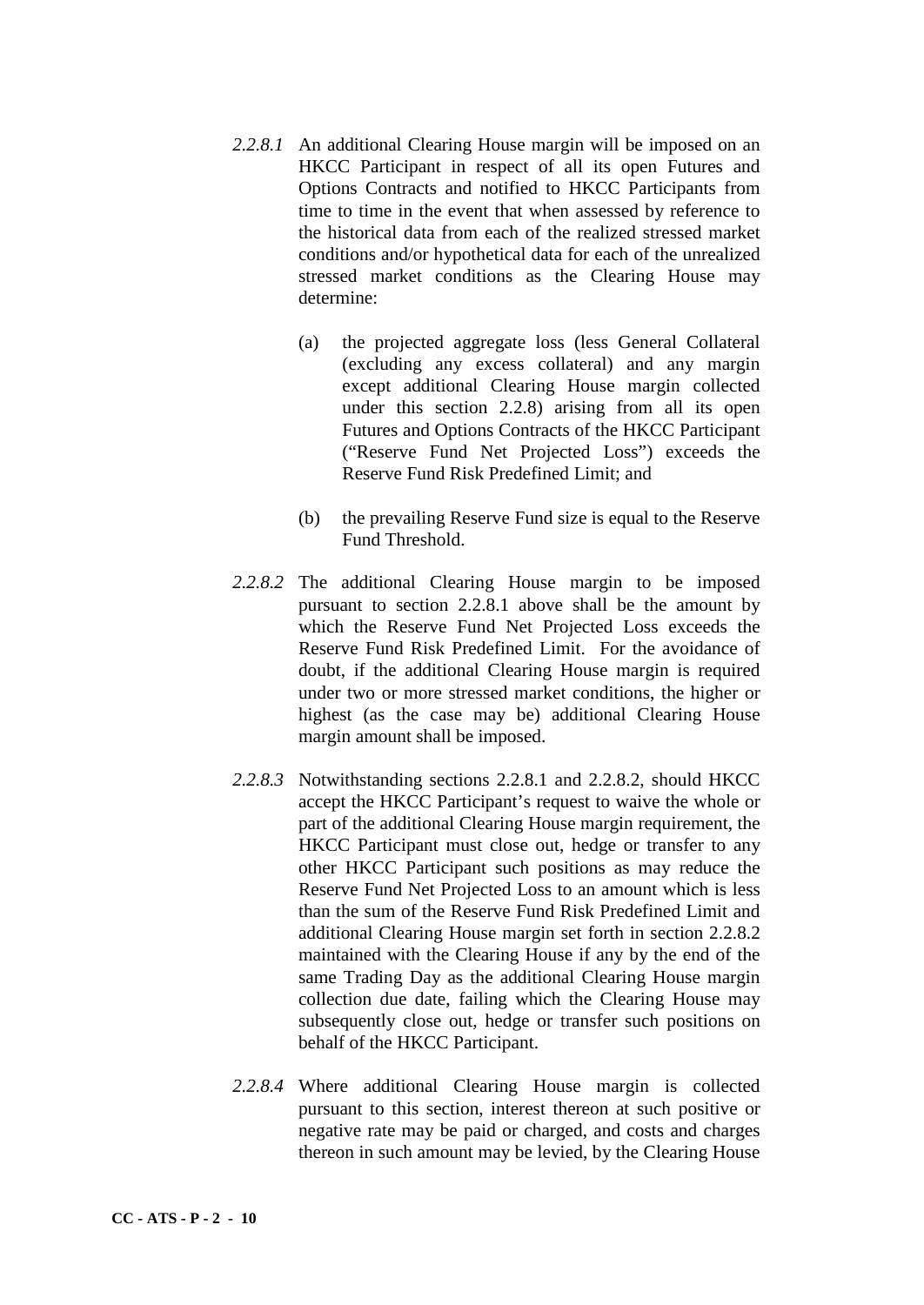as it may determine from time to time in accordance with Appendix V to these Clearing House Procedures. Any interest, costs and charges accrued or charged shall be posted to or deducted from the HKCC Participant's CCMS Collateral Account on the first Business Day of the following month.

### 2.3 Variation Adjustment

After Market close on each Trading Day until and including the Trading Day immediately preceding the Last Trading Day or, for those Cash Settled Contracts whose Final Settlement Day is not the first Trading Day after the Last Trading Day, the Last Trading Day, all open positions held at the Clearing House, for the purpose of calculating variation adjustments, are treated as if they were closed out and re-opened at the relevant Closing Quotation. Profits and losses arising from this "mark to market" mechanism are credited to and debited from the relevant HKCC Participant's CCMS Collateral Account each Trading Day as the variation adjustment.

Subject to section 2.6A, variation adjustment arising from trades executed in all Markets shall be settled using cash in the Settlement Currency only, unless otherwise permitted by the Clearing House.

### *2.3.1 Futures Contracts – Closing Quotation*

- *2.3.1.1* Except for the Closing Quotation of (i) the Mini-Hang Seng Index Futures Contract, which shall be the Closing Quotation set for the Hang Seng Index Futures Contract; (ii) the Mini-Hang Seng China Enterprises Index Futures Contract, which shall be the Closing Quotation set for the Hang Seng China Enterprises Index Futures Contract; and (iii) a Futures Contract on a day which is not a Trading Day for such Futures Contract, which shall be the Closing Quotation set on the previous Trading Day for such Futures Contract, prices of Futures Contracts entered into during the final two minutes of trading prior to the Market close will normally be used by the Clearing House to determine the Closing Quotation for each Futures Contract. Unless otherwise determined by the Clearing House under special circumstances, the Closing Quotation of a Futures Contract, other than the Mini-Hang Seng Index Futures Contract and Mini-Hang Seng China Enterprises Index Futures Contract shall be calculated as follows:
	- (a) Subject to paragraph (d), if there was a trade during the final two-minute period the following will apply: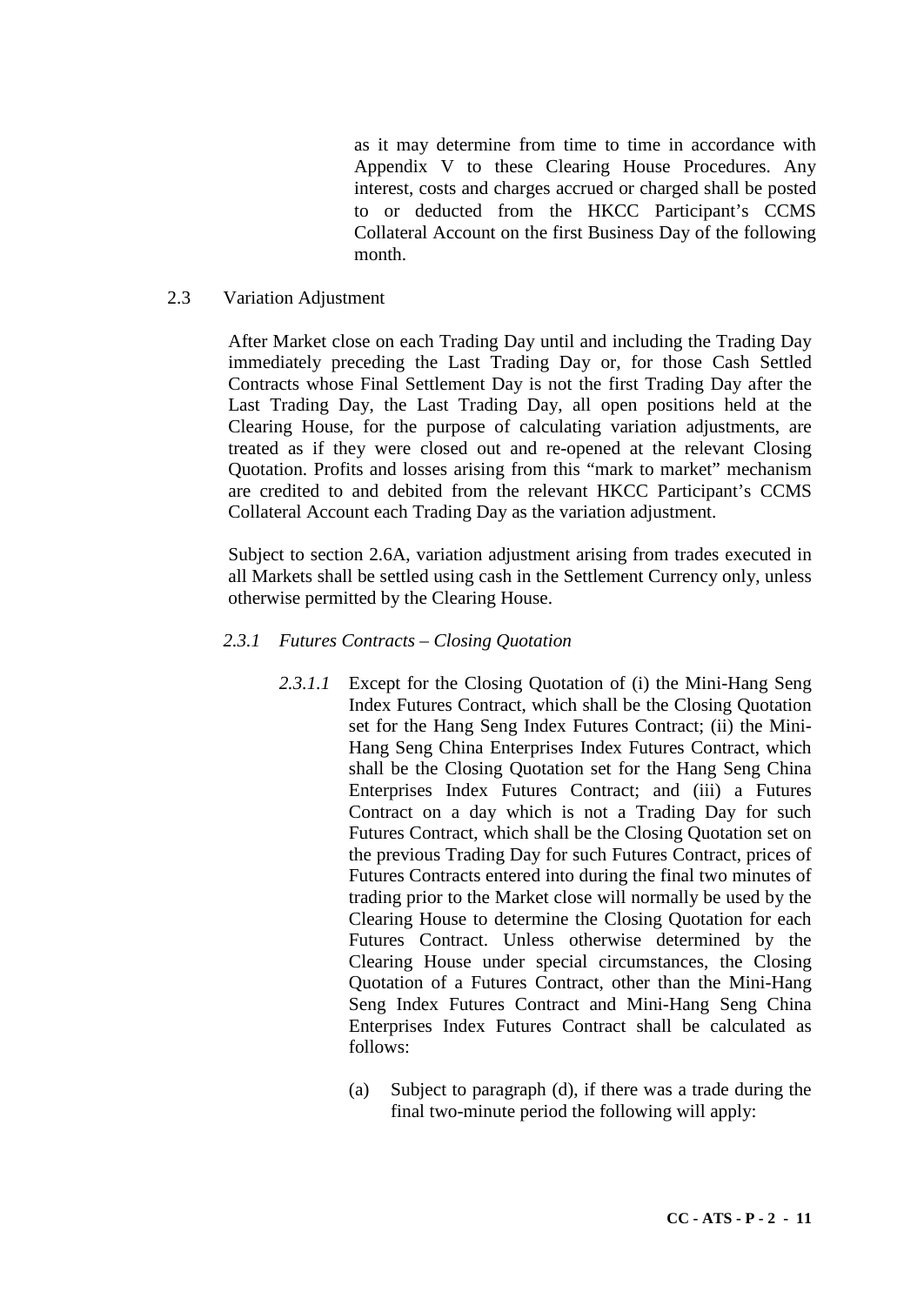- (1) if the last trade was at or below the best bid price amongst the last bid price(s) that had any corresponding offer price(s) during the final two-minute period, the Closing Quotation will be such best bid price;
- (2) if the last trade was at or above the best offer price amongst the last offer price(s) that had any corresponding bid price(s) during the final twominute period, the Closing Quotation will be such best offer price;
- (3) if the last trade was between the best bid price amongst the last bid price(s) that had any corresponding offer price(s) during the final two-minute period and the best corresponding offer price, then the Closing Quotation will be the price of such last trade; and
- (4) if no pairs of bid and corresponding offer prices were available during the final two-minute period, then the Closing Quotation will be the price of such last trade.
- (b) If there was no trade during the final two-minute period, the Closing Quotation will be calculated as the midpoint between the best bid price amongst the last bid price(s) that had any corresponding offer price(s) during the final two-minute period and the best corresponding offer price, rounded to the nearest tick. However, if the Clearing House determines that the bid-offer spread is not consistent with those of other expiries, and the resultant Closing Quotation does not reflect the true market conditions, the Clearing House will disregard this Closing Quotation and proceed to the procedures laid down in paragraph (ba).
- (ba) If neither a trade nor a pair of bid and offer prices was available during the final two-minute period, or if the Clearing House determines according to paragraph (b) that the procedures laid down in this paragraph (ba) should be followed, the Closing Quotation will be set by the Clearing House with reference to the prices in the final two-minute period of a similar local/overseas instrument or commodity that the Clearing House considers appropriate.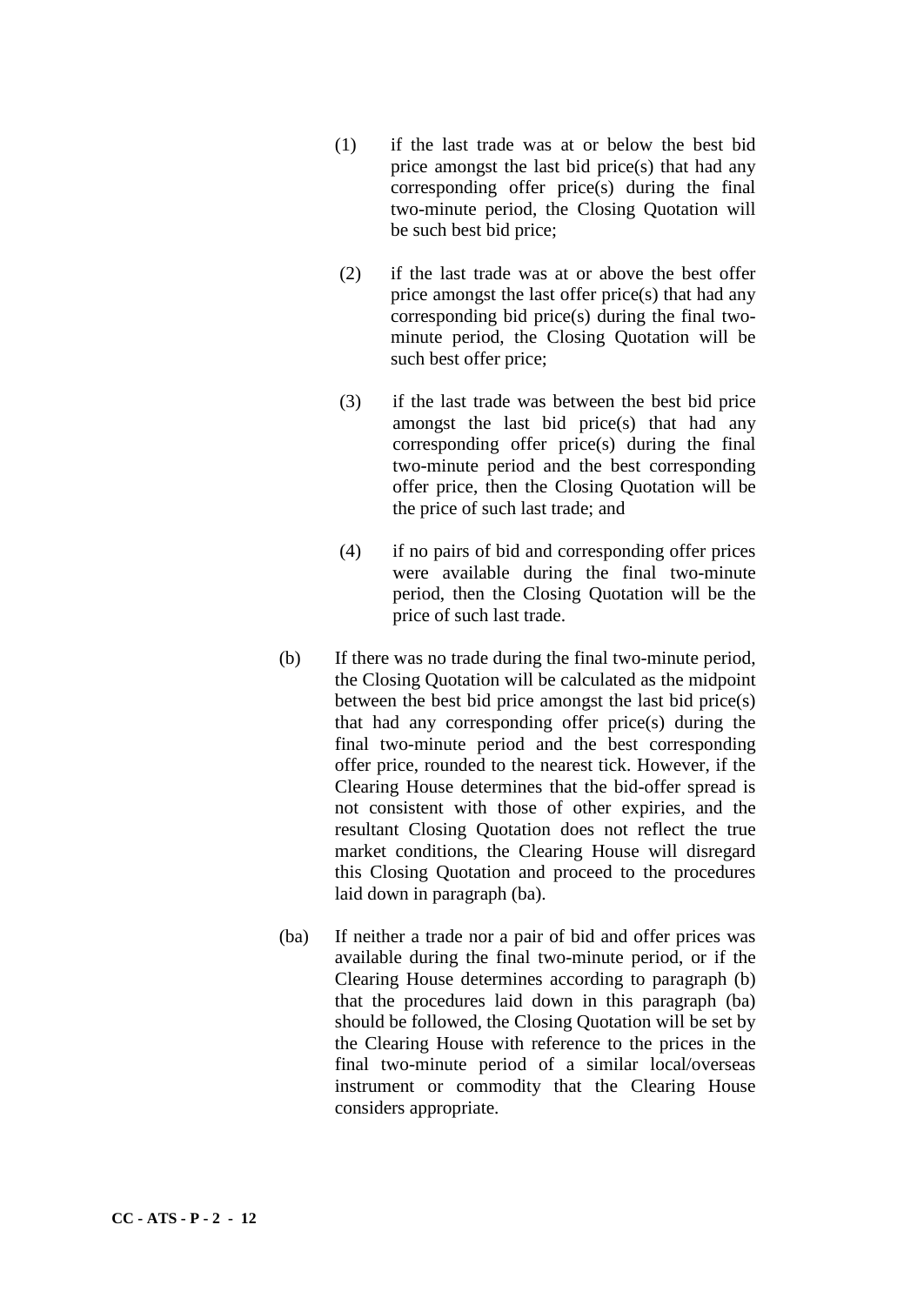- (c) If the Clearing House considers that no similar local/overseas instrument or commodity is appropriate, or there were no appropriate prices in the final twominute period for the similar local/overseas instrument or commodity that the Clearing House considers appropriate in paragraph (ba), the Closing Quotation will be set by the Clearing House with reference to the prices of the underlying instrument or commodity and the following:
	- (1) the last trade in the Futures Contract prior to the final two-minute period;
	- (2) the premiums/discounts of the Futures Contract to the spot month Futures Contract on the previous Trading Day or the closing price of a similar local/overseas instrument or commodity that the Clearing House considers appropriate on its previous trading day, whichever is later, if there was no trade prior to the final two-minute period; and
	- (3) other information provided by Market Makers in the relevant Market if premiums/discounts of the Futures Contract to the spot month Futures Contract on the previous Trading Day and the closing price of a similar local/overseas instrument or commodity that the Clearing House considers appropriate on its previous trading day were not available.

or if the Clearing House determines that reference to the prices of the underlying instrument or commodity is inappropriate, the Closing Quotation will be set with reference to the following:

- (1) the last trade in the Futures Contract prior to the final two-minute period;
- (2) the Closing Quotation of the Futures Contract on the previous Trading Day or the closing price of a similar local/overseas instrument or commodity that the Clearing House considers appropriate on its previous trading day, whichever is later, if there was no trade prior to the final two-minute period; and
- (3) other information provided by Market Makers in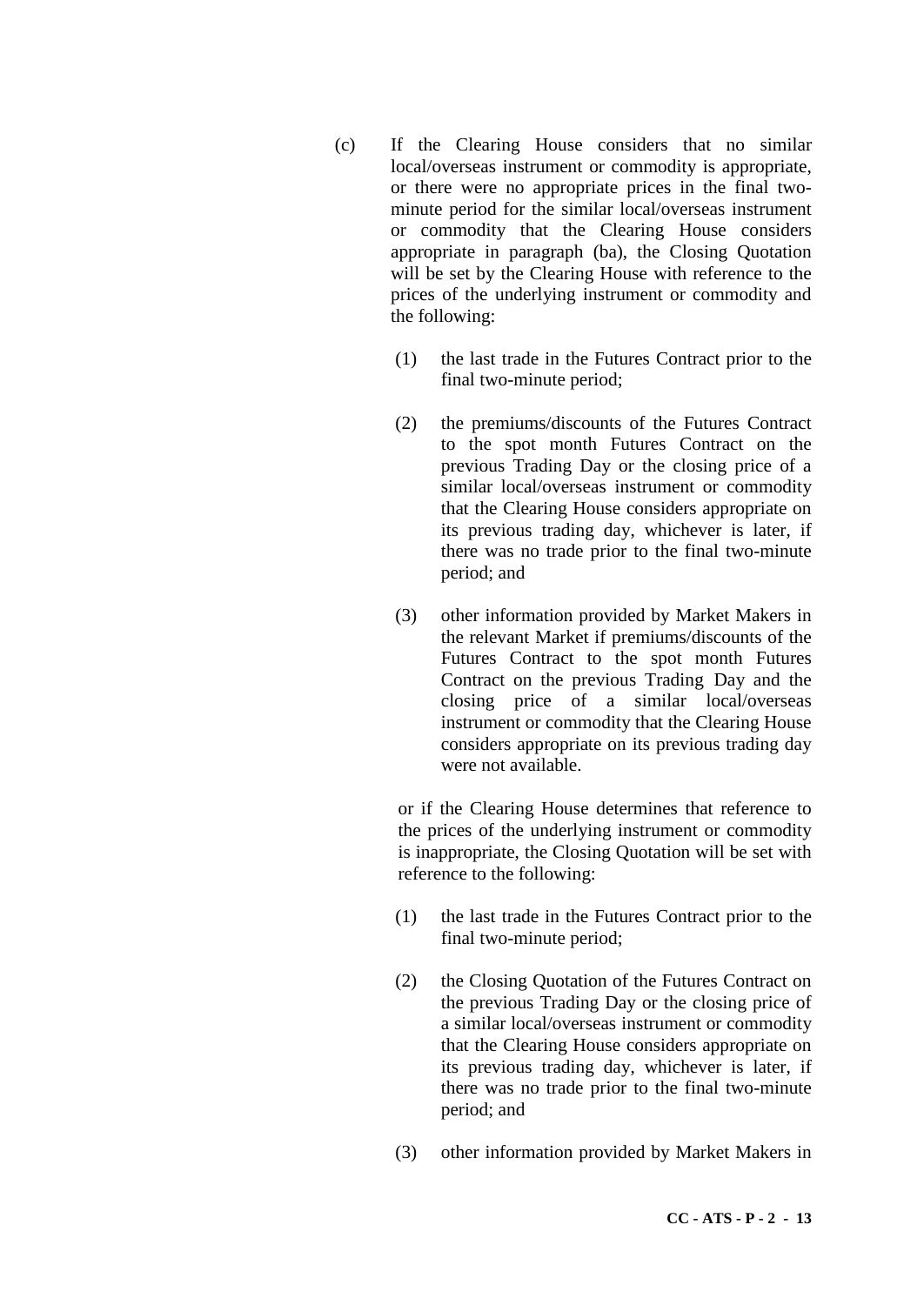the relevant Market if the Closing Quotation of the Futures Contract on the previous Trading Day and the closing price of a similar local/overseas instrument or commodity that the Clearing House considers appropriate on its previous trading day were not available.

- (d) Block Trade prices and prices in the T+1 Session will not be used by the Clearing House in determining the Closing Quotation.
- (da) The Closing Quotation so determined shall be within the Maximum Fluctuation of the Futures Contract where applicable.
- (e) Notwithstanding the above, the Clearing House may, in its discretion, adjust or otherwise determine the Closing Quotation of a Futures Contract.

# *2.3.1.2* [Repealed]

### *2.3.2 Option Contracts – Closing Quotation*

Except for the Closing Quotation of (i) the Mini-Hang Seng Index Option Contract, which shall be the Closing Quotation set for the Hang Seng Index Option Contract; (ii) the Mini-Hang Seng China Enterprises Index Option Contract, which shall be the Closing Quotation set for the Hang Seng China Enterprises Index Option Contract; and (iii) an Option Contract on a day which is not a Trading Day for such Option Contract, which shall be the Closing Quotation determined based on the procedures laid down in paragraph (c), prices of Option Contracts entered into during the final fifteen minutes of trading prior to the Market close will normally be used by the Clearing House to determine the Closing Quotation for each Option Contract. Unless otherwise determined by the Clearing House under special circumstances, the Closing Quotation of an Option Contract, other than the Mini-Hang Seng Index Option Contract and the Mini-Hang Seng China Enterprises Index Option Contract, shall be calculated as follows:

- (a) Subject to paragraph (e), if there was a trade during the final fifteen-minute period, the following will apply:
	- (1) if the last trade was at or below the best bid price amongst the last bid price(s) that had any corresponding offer price(s) during the final fifteen-minute period, the Closing Quotation will be such best bid price;
	- (2) if the last trade was at or above the best offer price amongst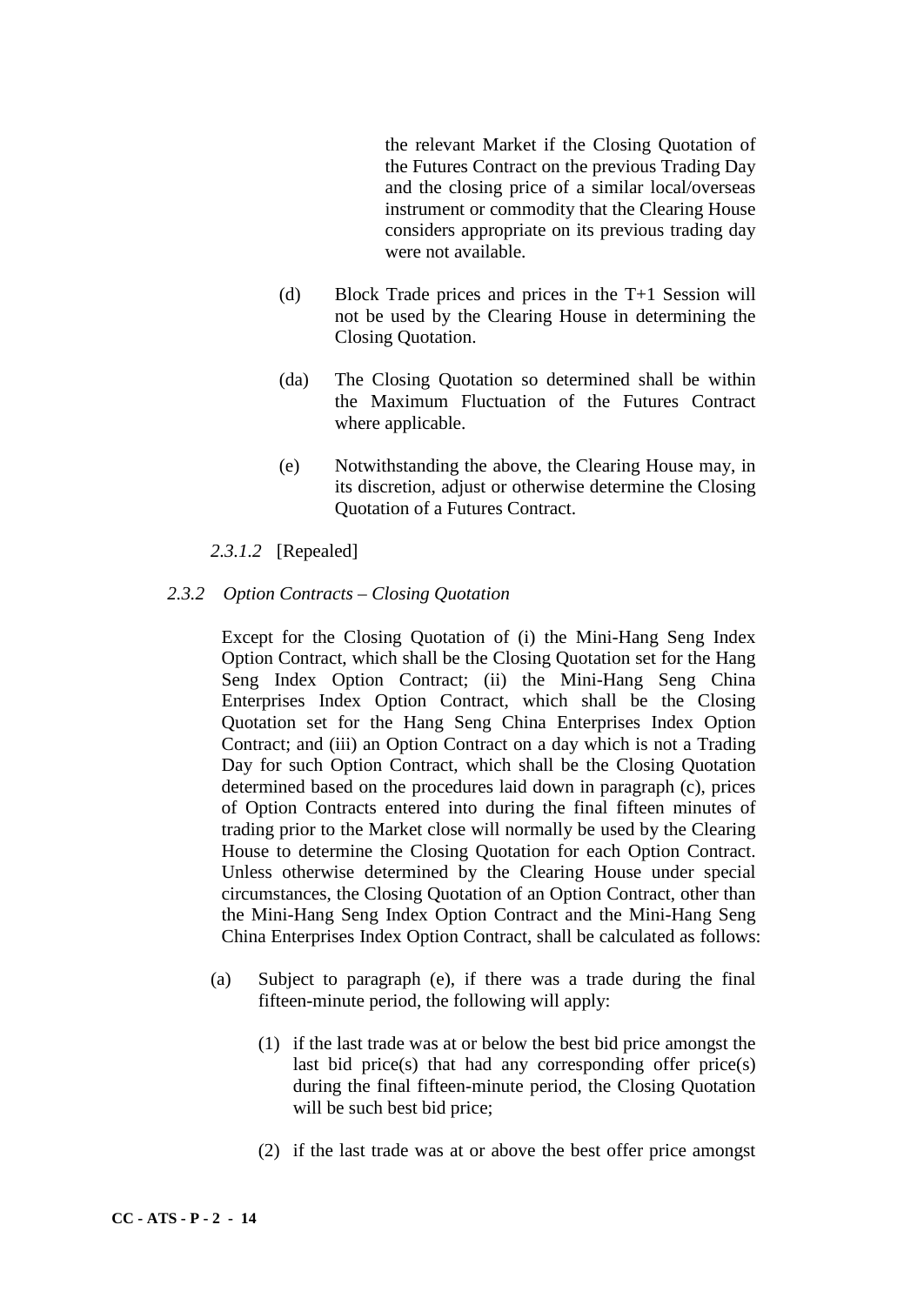the last offer price(s) that had any corresponding bid price(s) during the final fifteen-minute period, the Closing Quotation will be such best offer price;

- (3) if the last trade was between the best bid price amongst the last bid price(s) that had any corresponding offer price(s) during the final fifteen-minute period and the best corresponding offer price, then the Closing Quotation will be the price of such last trade; and
- (4) if no pairs of bid and corresponding offer prices were available during the final fifteen-minute period, the Closing Quotation will be the price of such last trade.
- (b) If there was no trade during the final fifteen-minute period, the Closing Quotation will be calculated as the midpoint between the best bid price amongst the last bid price(s) that had any corresponding offer price(s) during the final fifteen-minute period and the best corresponding offer price, rounded to the nearest tick. However, if the Clearing House determines that the bid-offer spread is not consistent with those of other expiries with similar strike prices, and the resultant Closing Quotation does not reflect the true market conditions, the Clearing House will disregard this Closing Quotation and proceed to the procedures laid down in paragraph (c).
- (c) If neither a trade nor a pair of bid and offer prices was available during the final fifteen-minute period, or if the Clearing House determines according to paragraph (b) that the procedures laid down in this paragraph (c) should be followed, the Closing Quotation of an Option Contract shall be calculated by the Clearing House using the Black's Model as follows:-

$$
C = e^{-rT} [FN(d_1) - NN(d_2)]
$$
  
\n
$$
P = e^{-rT} [XN(-d_2) - FN(-d_1)]
$$
  
\n
$$
d_1 = \frac{\ln(F / X) + \frac{1}{2}\sigma^2 T}{\sigma\sqrt{T}}
$$
  
\n
$$
d_2 = d_1 - \sigma\sqrt{T}
$$

*where C and P are the Closing Quotations of the call and put Options respectively; N(x) is the standard normal distribution function of x; X is the strike price; T is the time to maturity in a 365-day year; r is the annual risk-free rate; F is the price of the*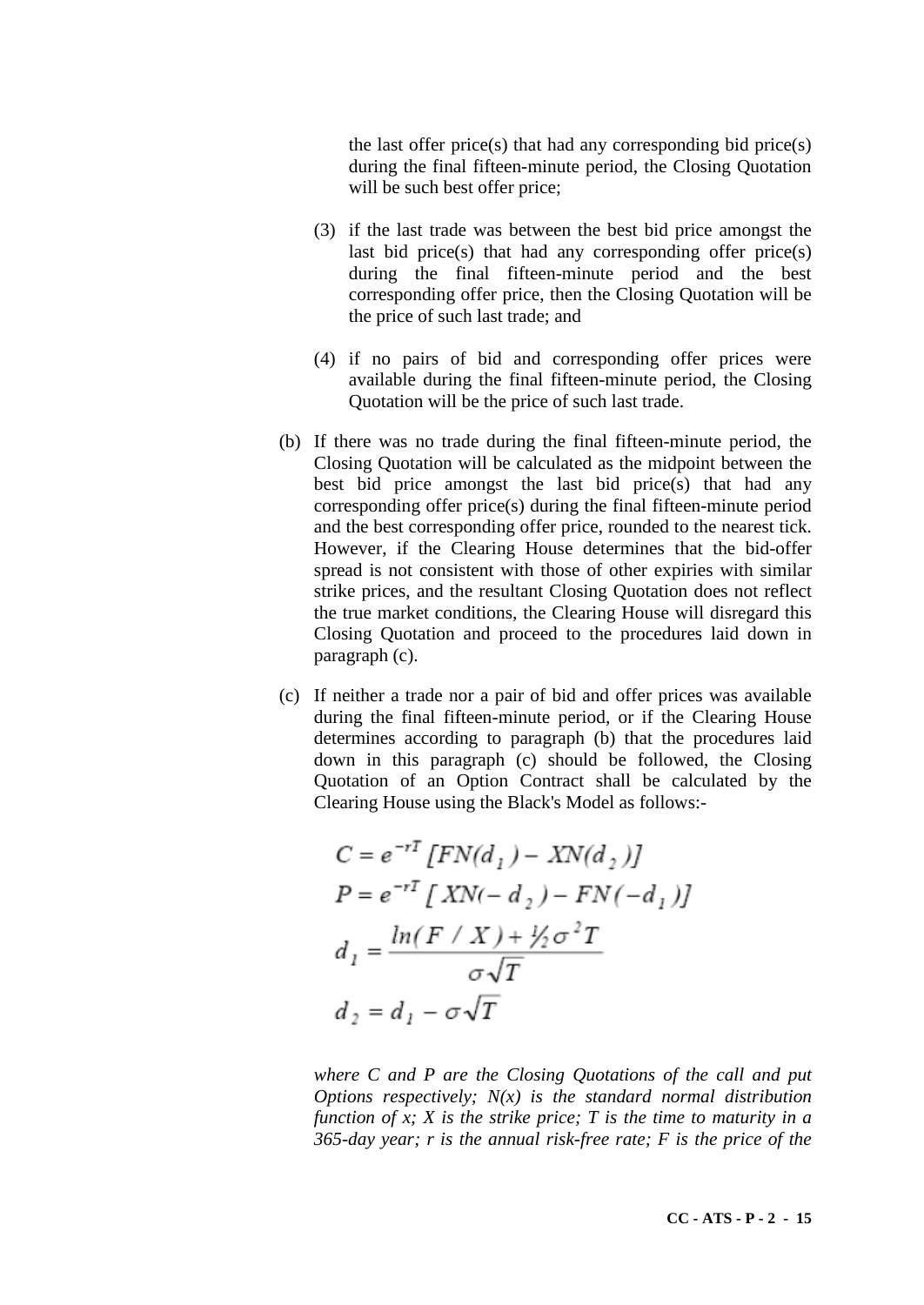### *underlying; and* σ *is the volatility of the price of the underlying.*

- (1) The Clearing House will determine the price of the underlying of the Option Contract with reference to the Closing Quotation of the corresponding Futures Contract; or if the Option Contract does not have a Futures Contract with the same expiry, other information provided by Market Makers in the relevant Market; or the premiums/discounts of the corresponding underlying of the Option Contract to the spot month Futures Contract on the previous Trading Day.
- (2) The Clearing House will determine the volatility of each option series with reference to the prices of the underlying instrument or commodity and the following:
	- the prices of the Futures and Option Contracts with the same expiry during the final fifteen-minute period;
	- the prices of the Futures and Option Contracts with the same expiry prior to the final fifteen-minute period if no sufficient prices of the Futures and Option Contracts with the same expiry during the final fifteen-minute period were available to determine the volatility of such option series;
	- the volatility and skewness of the Option Contracts with the same expiry on the previous Trading Day if no sufficient prices of the Futures and Option Contracts with the same expiry prior to the final fifteen-minute period were available to determine the volatility of such option series; and
	- other information provided by the Market Makers in the relevant Market if no volatility or skewness of the Option Contracts with the same expiry on the previous Trading Day was available.
- (d) The Clearing House will adjust, where appropriate, the Closing Quotation of an Option Contract calculated under paragraph (a), (b) or (c) according to the following and rounded to the nearest tick:
	- (1) if the Closing Quotation so determined is smaller than the intrinsic value of the option series, it will be adjusted to such intrinsic value;
	- (2) if the Closing Quotation so determined is greater than the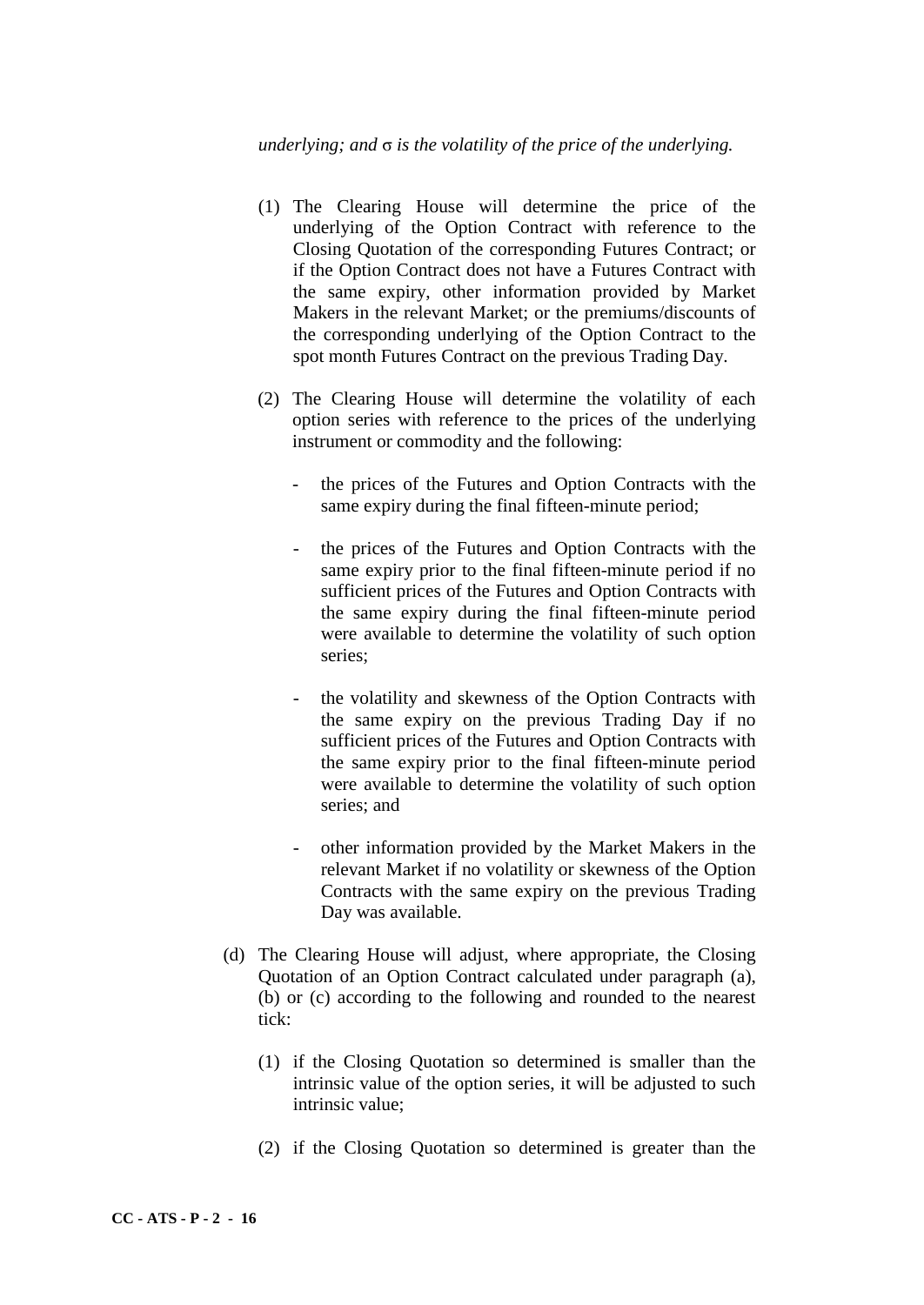upper boundary set by the Clearing House based on a prescribed percentage of the theoretical price of the option series calculated according to the procedures laid down in paragraph (c), it will be adjusted to such upper boundary;

- (3) if the Closing Quotation so determined is smaller than the lower boundary set by the Clearing House based on a prescribed percentage of the theoretical price of the option series calculated according to the procedures laid down in paragraph (c), it will be adjusted to such lower boundary;
- (4) starting from the at-the-money to the most in-the-money option series of the same underlying instrument, expiry and call/put type, if the Closing Quotation is smaller than or equal to the Closing Quotation of the preceding option series, it will be adjusted to a value not lower than the Closing Quotation of such preceding option series; and
- (5) starting from the at-the-money to the most out-of-the-money option series of the same underlying instrument, expiry and call/put type, if the Closing Quotation is greater than or equal to the Closing Quotation of the preceding option series, it will be adjusted to a value not higher than the Closing Quotation of such preceding option series.
- (e) Block Trade prices will not be used by the Clearing House in determining the Closing Quotation.
- (f) Notwithstanding the above, the Clearing House may, in its discretion, adjust or otherwise determine the Closing Quotation of an Option Contract.

## *2.3.3 Physical Delivery Contracts on or after the Last Trading Day*

- 2.3.3.1 For the purpose of calculating realized profits and losses, after Market close on the Last Trading Day, all open positions in Physical Delivery Contracts held at the Clearing House are treated as if they were closed out at the final settlement price (for Futures Contracts) or at zero value (for Option Contracts). Profits and losses arising from this "mark to market" mechanism will be credited to and debited from the relevant HKCC Participant's CCMS Collateral Account as the variation adjustment. Subject to section 2.6A, such variation adjustment shall be settled using cash in the Settlement Currency only.
- 2.3.3.2 For the purpose of calculating unrealized profits and losses, after Market close on each Trading Day from and including the Last Trading Day to but excluding, (i) in the case of a Physical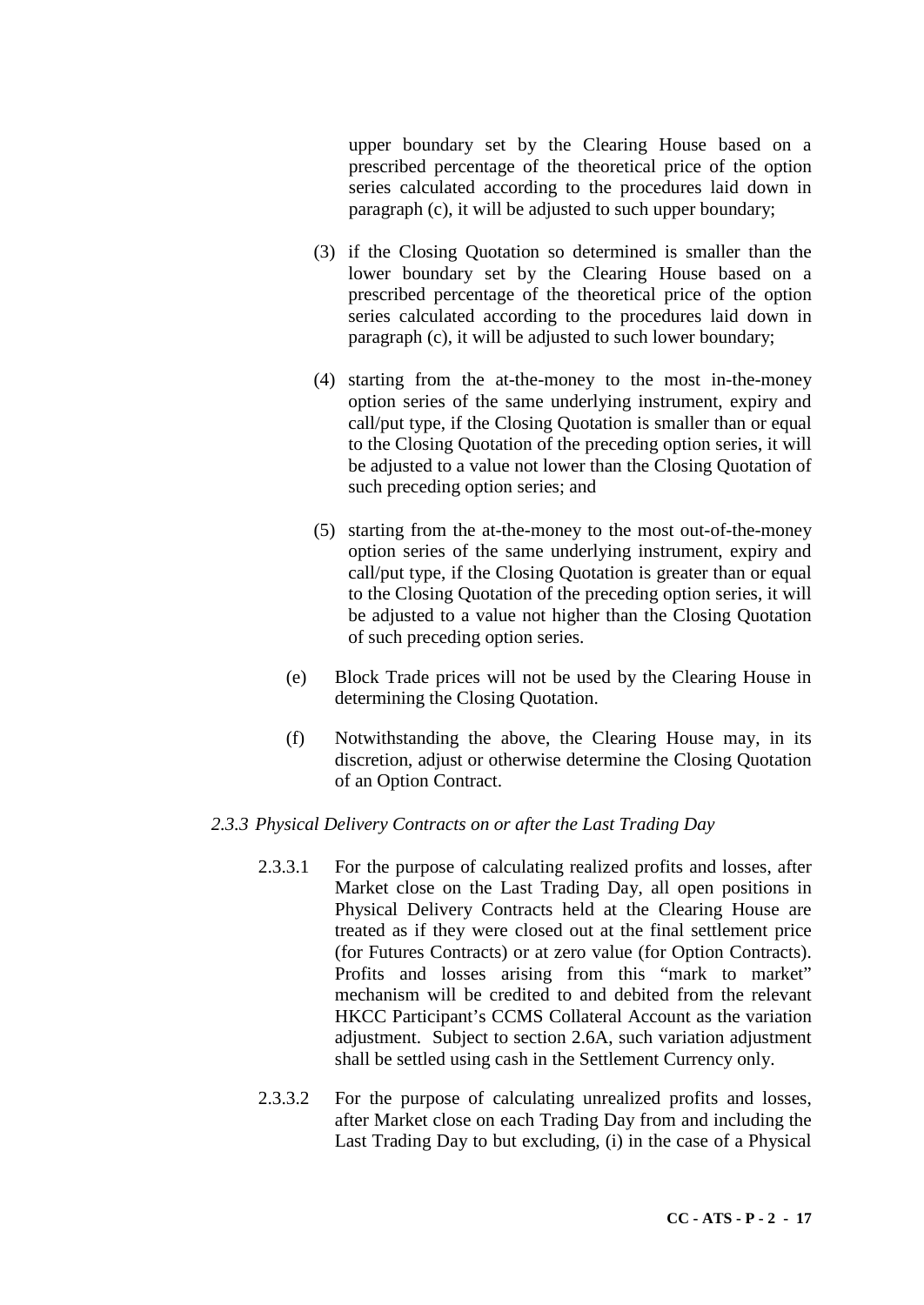Delivery Contract where the obligations of HKCC Participants to HKCC for the final settlement will complete at or before 9:15 a.m. on the Final Settlement Day, the Trading Day immediately preceding the Final Settlement Day; or (ii) in the case of other Physical Delivery Contract, the Final Settlement Day, such Contract shall be deemed to be closed out and reopened at the spot price of its underlying commodity or instrument, or at such price with reference to a similar local/overseas commodity or instrument that the Clearing House considers appropriate. If more than one particular type or issue of underlying commodity or instrument is allowed for delivery as specified in the Exchange Rules or prescribed by the Clearing House, reference would be made to the type or issue that would create the greatest variation adjustment for the relevant Physical Delivery Contract.

Profits arising from the above "mark to market" mechanism will be used to offset against, while losses arising from such mechanism will be added to and collected as, Clearing House margin payable in respect of the relevant CCMS Collateral Account of the HKCC Participant. Any profits in excess of the Clearing House margin requirement will not be credited to the relevant CCMS Collateral Account of the HKCC Participant.

2.4 Fees and Charges

All Exchange and Clearing House fees and charges will be calculated after the Market close and debited from HKCC Participants' CCMS Collateral Accounts on a daily basis. Subject to section 2.6A, trading fees arising from trades executed in all Markets shall be settled using cash in the Settlement Currency only.

2.5 Calculation of Daily Cover Required

In determining the amount of daily cover required from an HKCC Participant, the Clearing House will first calculate the HKCC Participant's cash amount in its CCMS Collateral Account as follows:-

cash amount  $=$  (confirmed amount)  $+/-$  (variation adjustment) - (fees)

where:

- (i) variation adjustment may either be a debit or a credit, except that those arising from Physical Delivery Contracts after the Last Trading Day will be treated in accordance with section 2.3; and
- (ii) confirmed amount is the cash amount brought forward.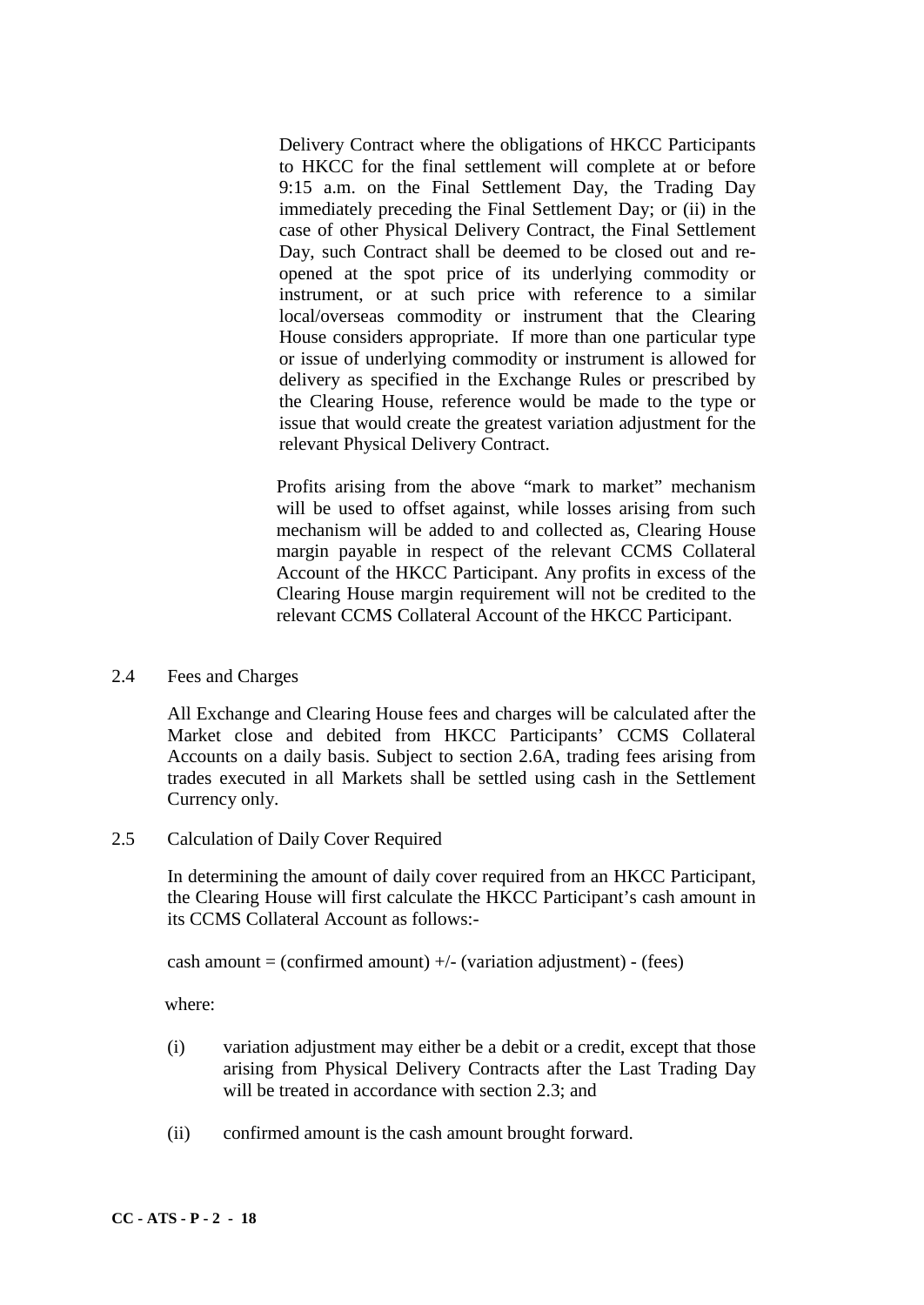# *2.5.1 Outstanding Debit*

Should the "cash amount" in the above calculation result in a negative figure (hereinafter referred to as "outstanding debit"), the amount of cover required from the HKCC Participant equals:

Amount of cover required  $=$  (outstanding debit) + (Clearing House margin liability)

# *2.5.2 Cash Balance*

Should the "cash amount" calculated under section 2.5 show a positive value (hereinafter referred to as "cash balance"), the following comparisons will be made and the consequent actions taken:

- (a) If (cash balance) = (Clearing House margin liability), the cash balance will be used as as cover for the HKCC Participant's Clearing House margin liability and there will not be any action required;
- (b) If (cash balance) is less than (Clearing House margin liability), amount of cover required  $=$  (shortfall); and
- (c) If (cash balance) is greater than (Clearing House margin liability), amount that may be redelivered  $=$  (cash balance)  $-$ (Clearing House margin liability).

The comparisons referred to in paragraphs (a) to (c) above are made on the basis that Clearing House margin liability is not covered by any other acceptable means. To the extent that Clearing House margin liability is covered by other acceptable means, any shortfall in the amount of cover required (as calculated in paragraph (b) above) will be reduced accordingly and any cash amount that may be redelivered will be increased accordingly, provided that (i) it is not used by the Clearing House as cover for the HKCC Participant's Clearing House margin liability; (ii) the amount of Clearing House margin liability that is covered by any acceptable means other than cash in the Settlement Currency will not exceed the maximum level(s) prescribed by the Clearing House; and (iii) the redelivery will not result in any other requirement regarding cover for the HKCC Participant's Clearing House margin liability not being satisfied.

2.6 Methods of Providing Cover for Clearing House Margin

The payment of cover for Clearing House margin is operated through the DMDS as referred to in sections 2.7 and 2.8B. Where the Settlement Currency of a Contract is not the same as the Currency of the Contract, Clearing House margin payable on such Contract will be converted by the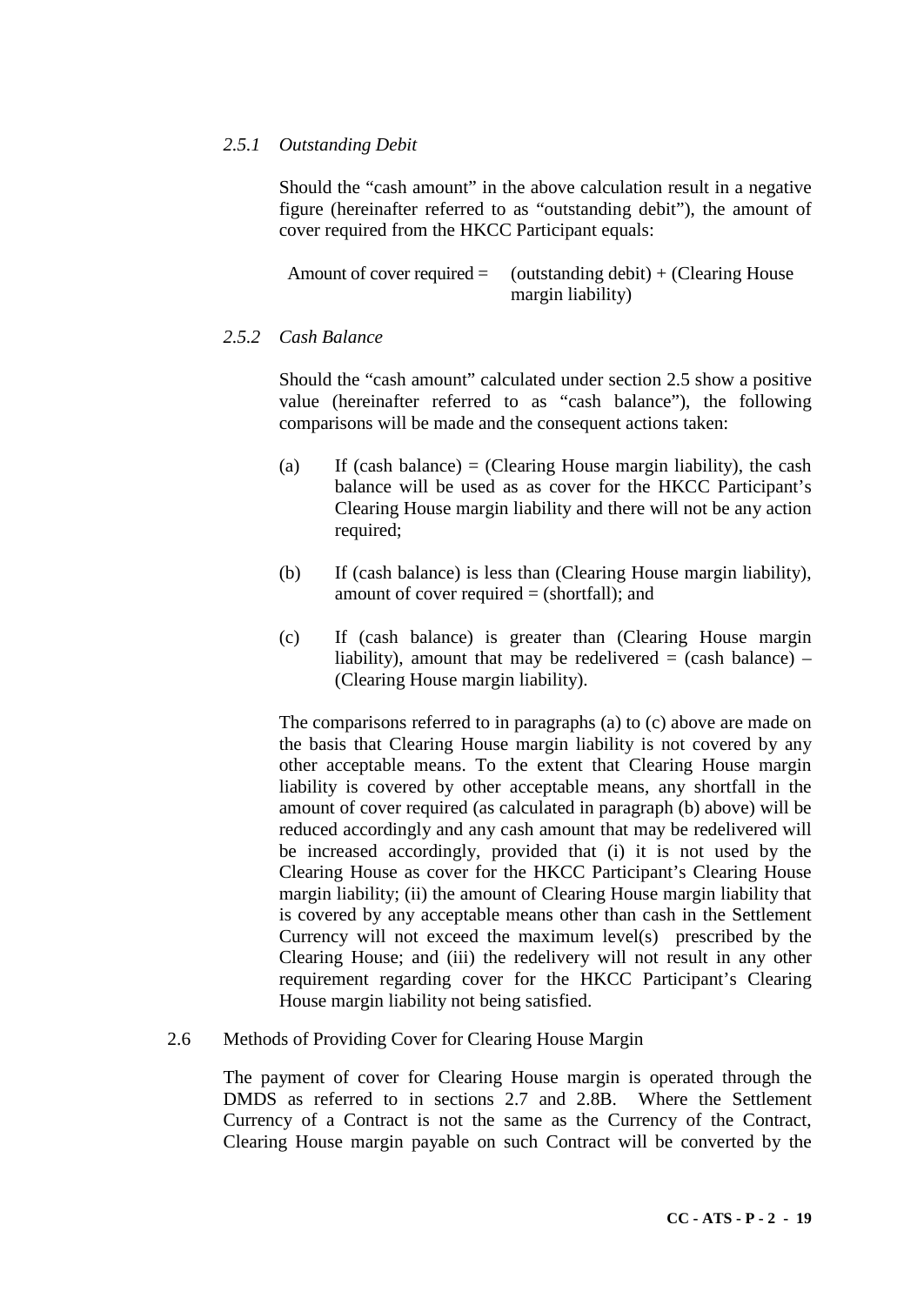Clearing House from the Currency of the Contract into the Settlement Currency at the exchange rate determined by the Clearing House from such source and on such basis as it shall consider appropriate as soon as practicable after the Clearing House margin liabilities arose. An HKCC Participant may also provide cover for its Clearing House margin liabilities in one or more of the ways set forth in sections 2.6.1, 2.6.2, 2.6.4 and 2.6.6 below ("approved collateral") provided that the amount of Clearing House margin liability that is covered by approved collateral other than cash in the Settlement Currency does not exceed the maximum level(s) prescribed by the Clearing House with respect to the HKCC Participant and/or each CCMS Collateral Account of the HKCC Participant, as the case may be. Normally, an HKCC Participant's margin liabilities will first be satisfied by cash in the Settlement Currency, then cash in any other currency from time to time approved by the Clearing House and then by any non-cash collateral maintained in the HKCC Participant's CCMS Collateral Account, or any other order of application prescribed by the Clearing House from time to time.

#### *2.6.1 Cover provided by means of Cash in the Settlement Currency*

Any cash balance in the Settlement Currency in excess of the amount required to cover an HKCC Participant's Clearing House margin liability shall automatically be used by the Clearing House as cover for any subsequent increase in the Clearing House margin liability of the HKCC Participant without the HKCC Participant's prior consent. Interest on cash balance in the Settlement Currency at such positive or negative rate may be paid or charged, and costs and charges thereon in such amount may be levied, by the Clearing House as it may determine from time to time in accordance with Appendix V to these Clearing House Procedures.

If an HKCC Participant delivers cash in the Settlement Currency to cover outstanding debit, the Clearing House will neither pay interest nor levy accommodation charges on such delivered amount.

Any HKCC Participant wishing to deliver cash with the Clearing House as excess cover for Clearing House margin liability or as cover for outstanding debit shall input a delivery order via a CCMS terminal and the amount to be delivered will be forthwith debited from the HKCC Participant's DMDS bank account. The HKCC Participant shall ensure that there are sufficient funds delivered in its relevant DMDS bank account for debiting purpose.

## *2.6.2 Cover provided by means of Cash in an Approved Currency other than the Settlement Currency*

Subject to the prior agreement of the Clearing House, an HKCC Participant may provide cover for its Clearing House margin liabilities by means of a delivery to the Clearing House of cash in an approved currency other than the Settlement Currency or by way of surplus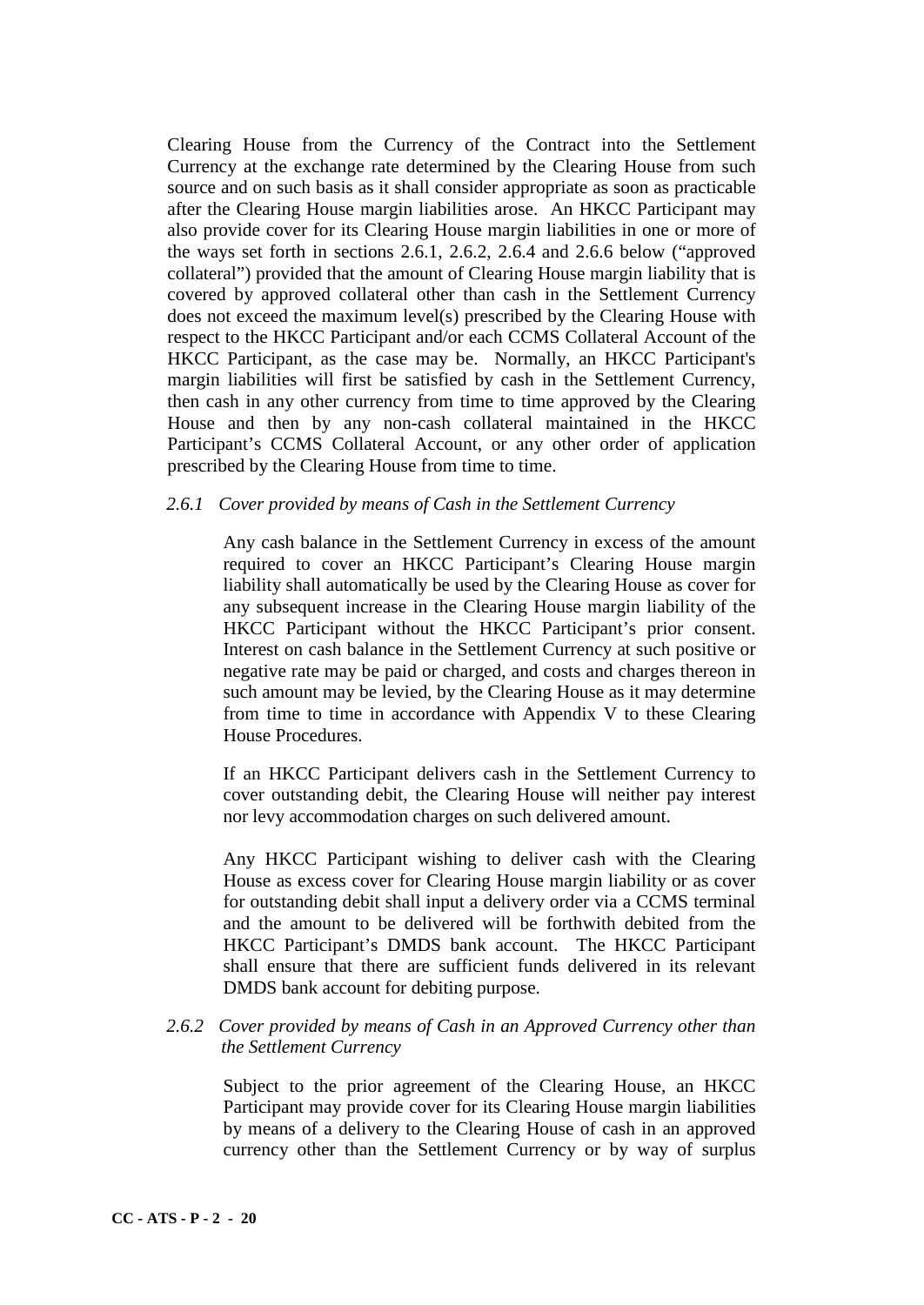balance on Contracts which are settled in a different Settlement Currency provided that the Clearing House shall have the absolute right to determine the maximum amount of an HKCC Participant's Clearing House margin liability which may be so covered. The types of approved currencies that may be provided by HKCC Participants may be determined by the Clearing House from time to time (see Appendix  $V - (5)$  for the current list of approved currencies). The value of any cash in an approved currency other than the Settlement Currency allowed to be used as cover for Clearing House margin liabilities shall be determined on a daily basis based on the prevailing market value as determined by the Clearing House after deducting a haircut of such percentage as determined from time to time by the Clearing House.

Interest on the cash balance in an approved currency other than the Settlement Currency at such positive or negative rate may be paid or charged, and costs and charges thereon in such amount may be levied, by the Clearing House as it may determine from time to time in accordance with Appendix V to these Clearing House Procedures. The rate of interest may be varied from time to time by the Clearing House without prior notice.

No accommodation charge will be levied on Clearing House margin liabilities covered by surplus cash balance in an approved currency other than the Settlement Currency.

Any HKCC Participant wishing to deliver cash in an approved currency other than the Settlement Currency shall notify the Clearing House in writing or by other means acceptable to the Clearing House by 11:00 a.m. or any time specified by the Clearing House.

#### *2.6.3 (deleted)*

## *2.6.4 Exchange Fund Bills/Notes*

HKCC Participants may provide cover for their Clearing House margin liabilities by means of Exchange Fund Bills/Notes issued by the Hong Kong Special Administrative Region Government for the account of the Exchange Fund ("Exchange Fund Bills/Notes") provided that the Clearing House shall have the absolute right to determine the maximum amount of an HKCC Participant's Clearing House margin liability which may be so covered.

Any HKCC Participant wishing to use Exchange Fund Bills/Notes to cover calls for Clearing House margin or to request for the redelivery of Exchange Fund Bills/Notes shall notify the Clearing House by 11:00 a.m. on a Trading Day which is a Business Day of its intention in writing or by such other means as may be acceptable to the Clearing House and shall instruct its Recognized Dealer (or its clients' Recognized Dealers in the manner set forth below) to transfer Exchange Fund Bills/Notes to the Clearing House's account with the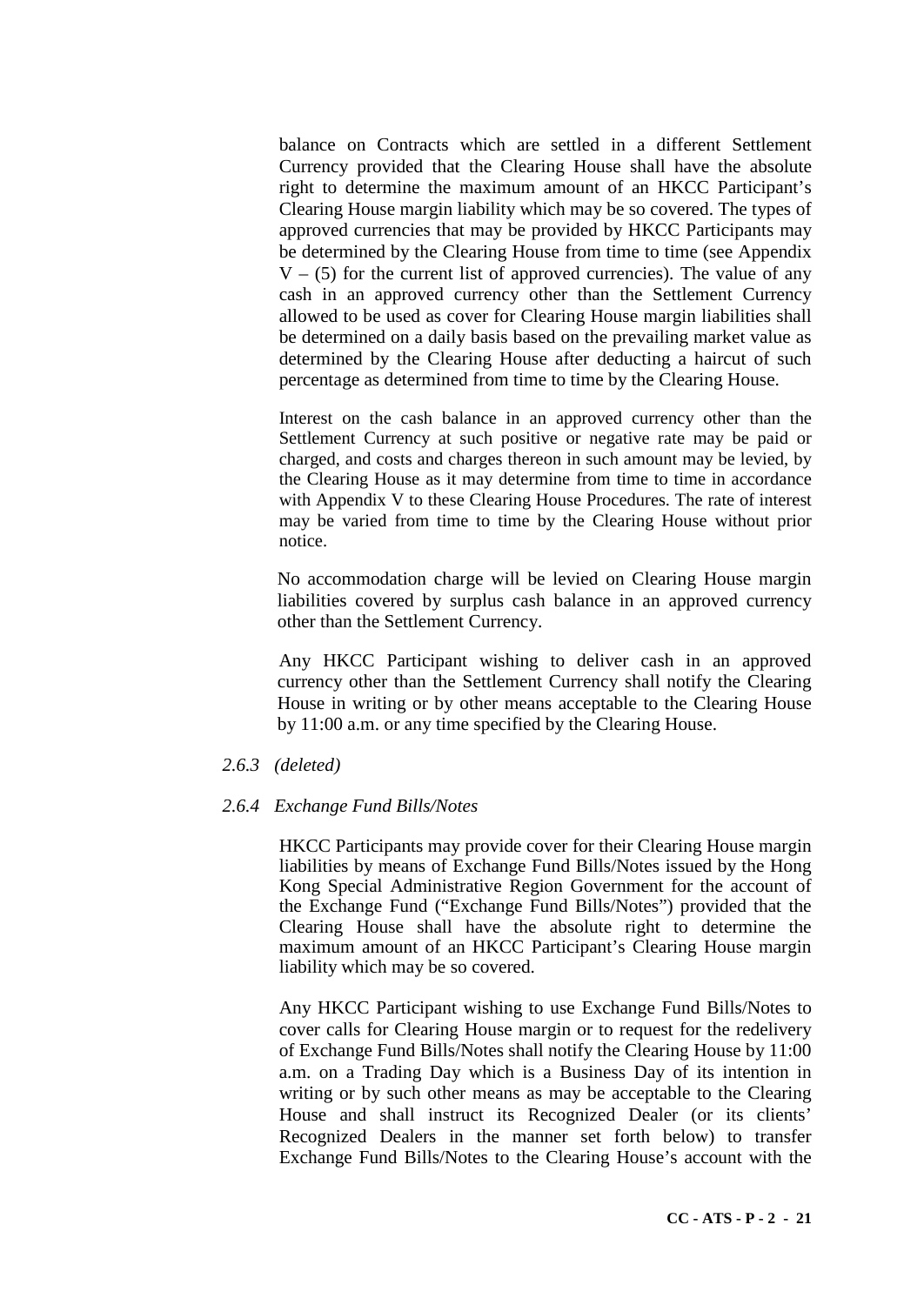Hong Kong Monetary Authority ("HKMA"). The Clearing House will accept Exchange Fund Bills/Notes as cover for Clearing House margin liabilities only when confirmation of the transfer is received by the Clearing House from HKMA. To receive same-day credit for Exchange Fund Bills/Notes, the HKCC Participant must transfer Exchange Fund Bills/Notes to the Clearing House's account with HKMA by such transfer cutoff time as may from time to time be specified by HKMA.

An HKCC Participant may meet its Clearing House margin liabilities through the transfer of Exchange Fund Bills/Notes directly from the HKCC Participant's clients ("direct transfer") provided that the HKCC Participant notifies the Clearing House of the details of the direct transfer in advance. Upon receipt of such direct transfer, the Clearing House will update the HKCC Participant's CCMS Collateral Account and any Exchange Fund Bills/Notes provided under such direct transfer shall be considered to be delivered by the HKCC Participant. In the event any such direct transfer fails to be made with the result that the HKCC Participant fails to meet any margin call, the HKCC Participant shall remain liable to the Clearing House in respect of such margin call and will be placed in default under the Clearing House Rules.

The value of the Exchange Fund Bills/Notes allowed to be used as cover for Clearing House margin liabilities shall be the closing value or the market value of the Exchange Fund Bills/Notes at a specified time published by the HKMA at the close of each Business Day, after deducting a haircut of such percentage as determined from time to time by the Clearing House.

Where an HKCC Participant has made a request for redelivery of Exchange Fund Bills/Notes pursuant to section 2.10, the Clearing House will, on the express instructions of the HKCC Participant, transfer Exchange Fund Bills/Notes to the account of the HKCC Participant or such other account as the HKCC Participant may specify provided that the HKCC Participant provides confirmation to the Clearing House that the holder of such account is a client of the HKCC Participant. The Clearing House will accept such request for redelivery only if and to the extent that it will not result in any requirement regarding cover for the HKCC Participant's Clearing House margin liability not being satisfied. Any Exchange Fund Bills/Notes so transferred by the Clearing House shall be deemed to have been transferred to the HKCC Participant insofar as the satisfaction of any liability of the Clearing House towards the HKCC Participant is concerned.

Where interest or, upon maturity, redemption money, is paid to the Clearing House in relation to Exchange Fund Bills/Notes which are the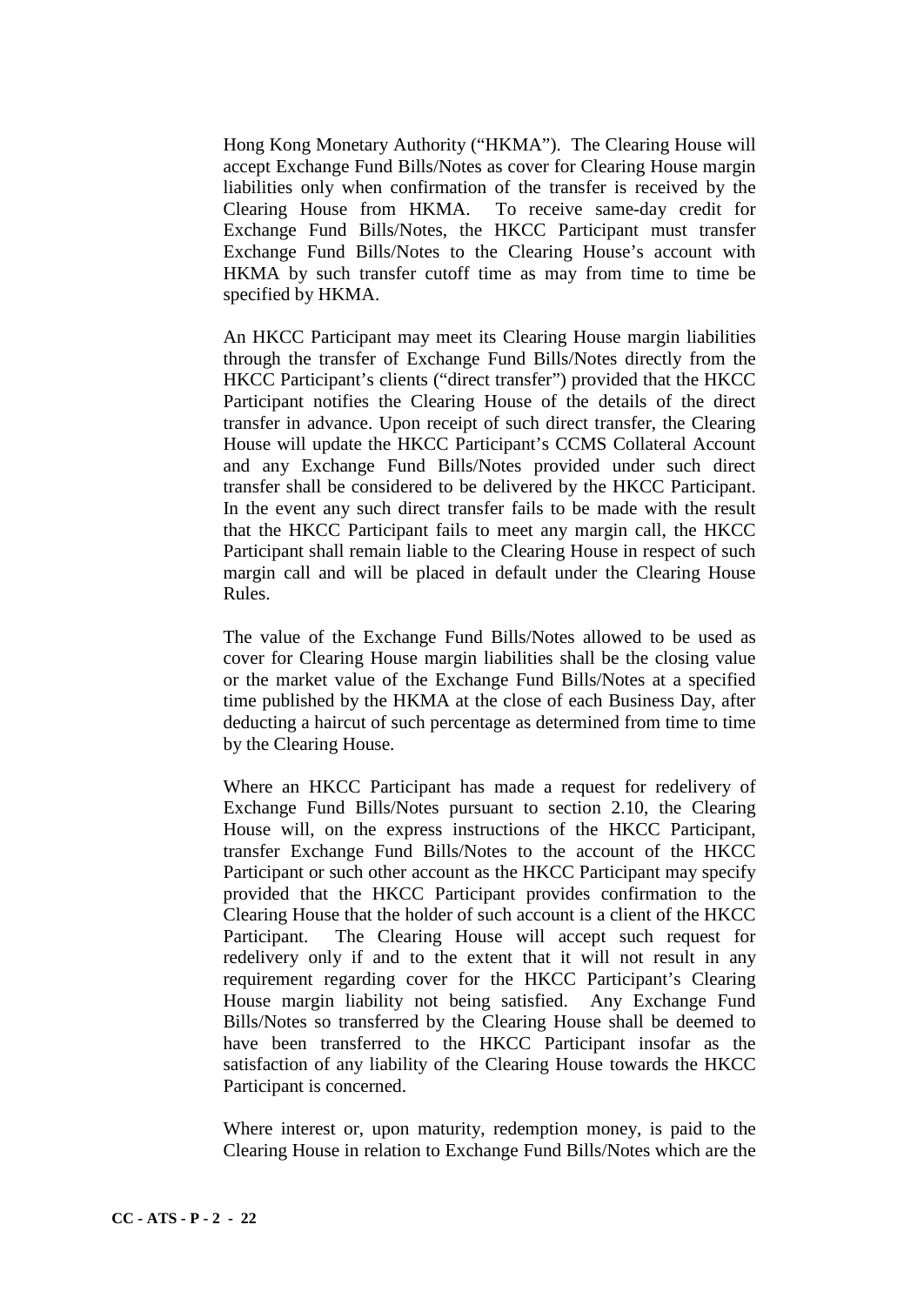subject of cover for Clearing House margin liability provided by an HKCC Participant, the Clearing House shall pay to the HKCC Participant, by crediting its CCMS Collateral Account with the Clearing House on the same Trading Day which is a Business Day, a sum equivalent to the amount of such interest or redemption money less any withholding tax that may be required to be deducted pursuant to any applicable tax laws and regulations and/or net of any Withholding Tax (whether withheld by the Clearing House or any other parties). The Clearing House will have no obligation to gross-up any such interest payment or to pay any additional amount as a result of such deduction or Withholding Tax. Without prejudice to the foregoing, to the extent required by the Tax Information Exchange Framework, the Clearing House shall be entitled to deduct or withhold Withholding Tax (whether withheld by the Clearing House or any other parties) from any payment of interest or redemption money (or payment of any other income) received by the Clearing House on the Exchange Fund Bills/Notes to an HKCC Participant (or from any other payment made by the Clearing House to an HKCC Participant) and shall have no obligation to gross-up any such payment or to pay any additional amount as a result of such Withholding Tax.

An HKCC Participant shall be liable for all disbursements and expenses that may be incurred by the Clearing House in respect of or incidental to its acceptance of Exchange Fund Bills/Notes from the HKCC Participant, including its redelivery or delivery of Exchange Fund Bills/Notes and related sums to the HKCC Participant.

Pursuant to Clearing House Rule 404(c), an accommodation charge as determined from time to time by the Clearing House will be imposed on the amount of Exchange Fund Bills/Notes used as cover for margin liabilities.

#### *2.6.5 (deleted)*

#### *2.6.6 U.S. Government Treasury Bills and Notes*

HKCC Participants may also deliver U.S. Government Treasury Bills or Notes ("U.S. Treasuries") excluding U.S. Treasury Callable Corpus ("TCAL") and Separate Trading of Registered Interest and Principal of Securities ("STRIPs") to meet Clearing House margin liabilities provided that the Clearing House shall have the absolute right to determine the maximum amount of an HKCC Participant's Clearing House margin liability which may be so covered.

Any HKCC Participant wishing to use U.S. Treasuries to cover calls for Clearing House margin liabilities shall notify the Clearing House by 11:00 a.m. on a Trading Day of its intention in writing or by such other means as may be acceptable to the Clearing House and the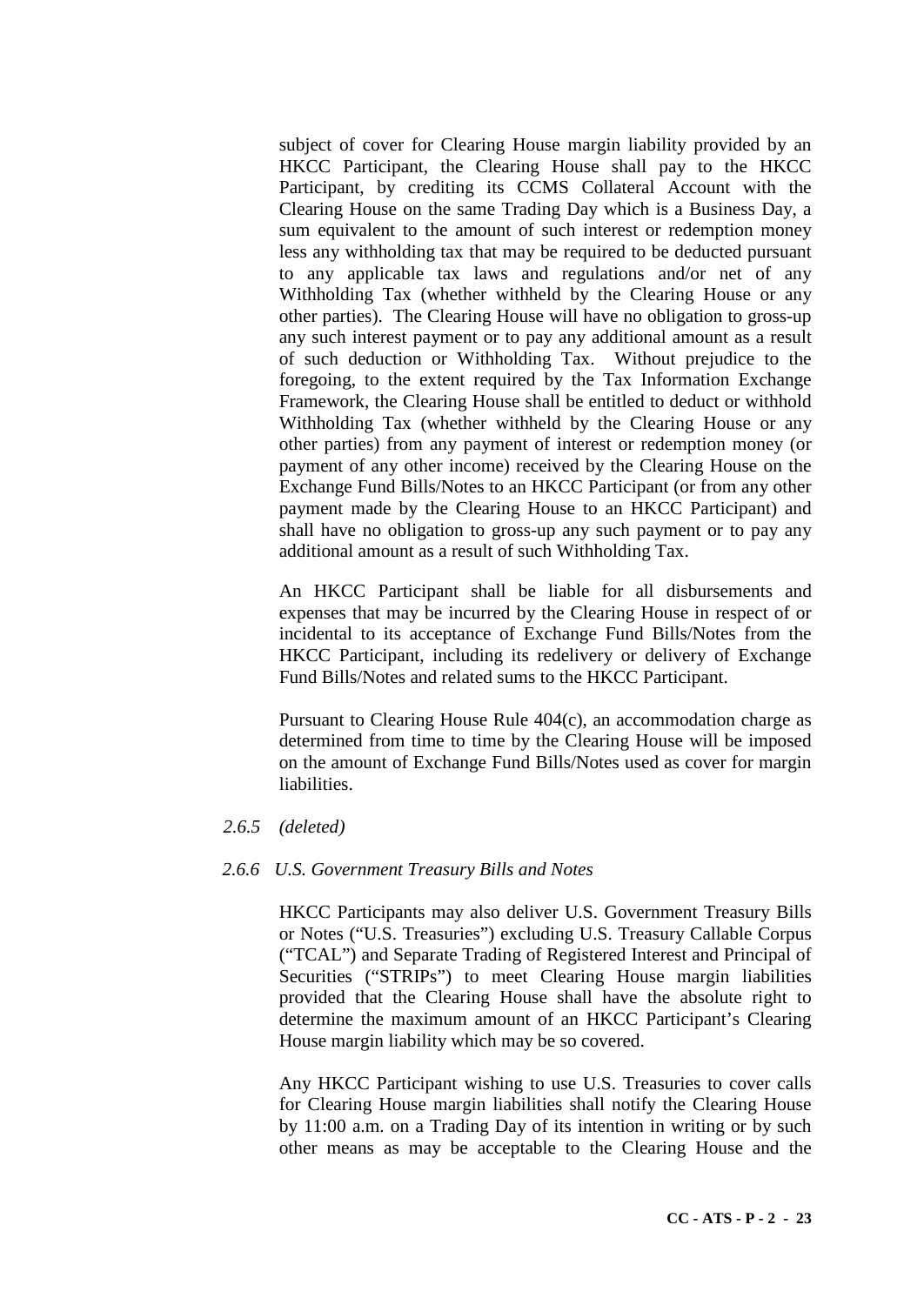Clearing House will, as soon as practicable, upon receipt of such notice process such request. Any delivery of U.S. Treasuries shall be made to the Clearing House's account with any of the banks or depositories approved by the Clearing House from time to time. The Clearing House will update the HKCC Participant's CCMS Collateral Account and accept U.S. Treasuries as cover for Clearing House margin liabilities only when confirmation of the transfer is received by the Clearing House from the approved bank or depository.

An HKCC Participant may meet its Clearing House margin liabilities through the transfer of U.S. Treasuries directly from the HKCC Participant's clients ("direct transfer") provided that details of the direct transfer are given by the HKCC Participant to the Clearing House in advance. Upon receipt of such direct transfer, the Clearing House will update the HKCC Participant's CCMS Collateral Account and any U.S. Treasuries provided under such direct transfer shall be considered to be delivered by the HKCC Participant. In the event any such direct transfer fails to be made with the result that the HKCC Participant fails to meet any margin call, the HKCC Participant shall remain liable to the Clearing House in respect of such margin call and will be placed in default under the Clearing House Rules.

The value of U.S. Treasuries allowed to be used as cover for Clearing House margin liabilities shall be the market value quoted by information vendor(s) selected from time to time by the Clearing House at the close of each Trading Day, after deducting a haircut of such percentage as determined from time to time by the Clearing House.

Where an HKCC Participant has made a request for redelivery of U.S. Treasuries pursuant to section 2.10, the Clearing House will, on the express instructions of the HKCC Participant, transfer U.S. Treasuries to the account of the HKCC Participant or such other account as the HKCC Participant may specify provided that the HKCC Participant provides confirmation to the Clearing House that the holder of such account is a client of the HKCC Participant. The Clearing House will accept such request for redelivery only if and to the extent that it will not result in any requirement regarding cover for the HKCC Participant's Clearing House margin liability not being satisfied. Any U.S. Treasuries so transferred by the Clearing House shall be deemed to have been transferred to the HKCC Participant insofar as the satisfaction of any liability of the Clearing House towards the HKCC Participant is concerned.

Where interest or, upon maturity, redemption money, is paid to the Clearing House in relation to U.S. Treasuries which are the subject of cover for Clearing House margin liability provided by an HKCC Participant, the Clearing House shall pay to the HKCC Participant, by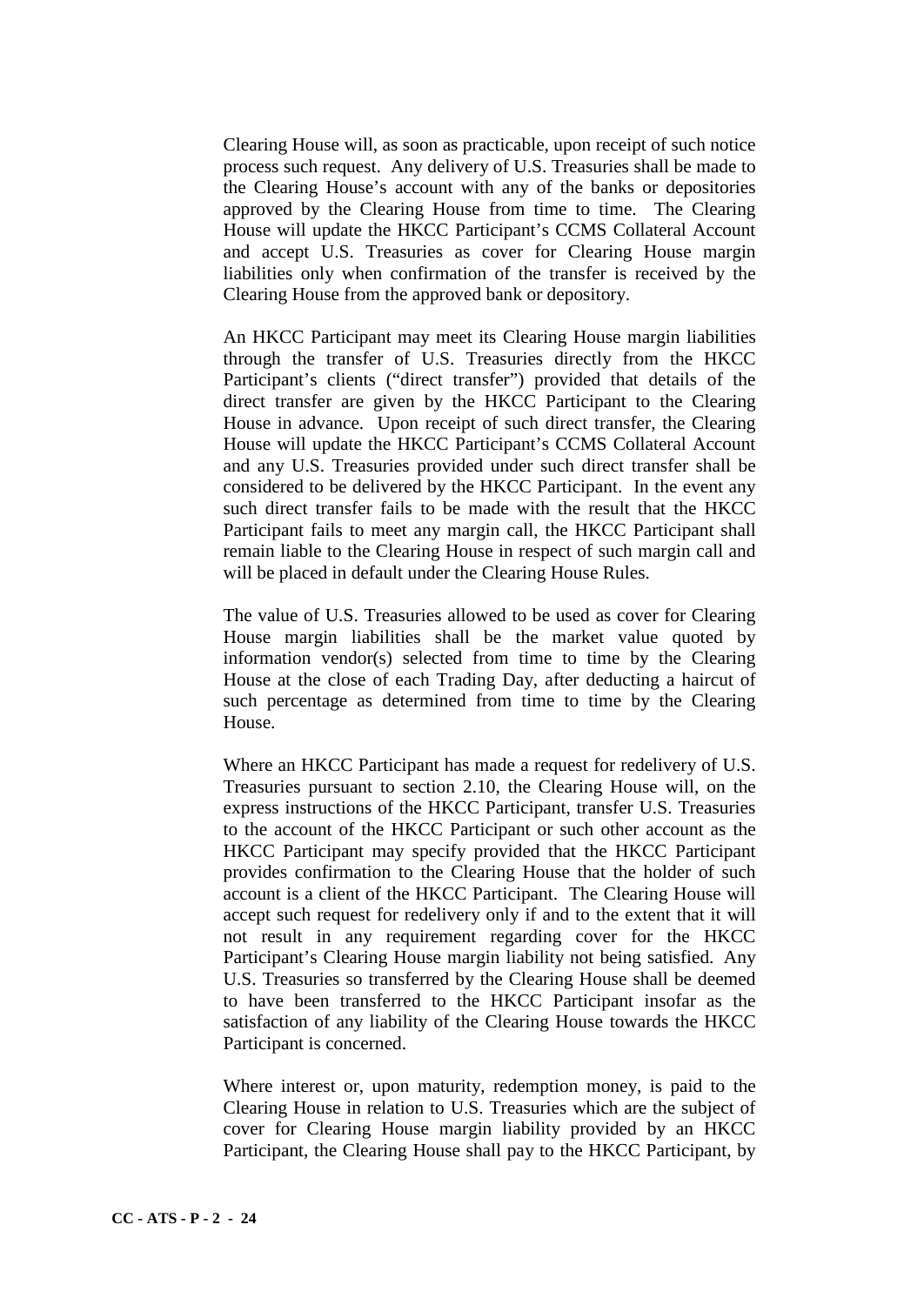crediting its CCMS Collateral Account with the Clearing House on the same Trading Day, a sum equivalent to the amount of such interest or redemption money less any withholding tax that may be required to be deducted pursuant to any applicable tax laws and regulations and/or net of any Withholding Tax (whether withheld by the Clearing House or any other parties). The Clearing House will have no obligation to gross-up any such interest payment or to pay any additional amount as a result of such deduction or Withholding Tax. Without prejudice to the foregoing, to the extent required by the Tax Information Exchange Framework, the Clearing House shall be entitled to deduct or withhold Withholding Tax (whether withheld by the Clearing House or any other parties) from any payment of interest or redemption money (or payment of any other income) received by the Clearing House on the U.S. Treasuries to an HKCC Participant (or from any other payment made by the Clearing House to an HKCC Participant) and shall have no obligation to gross-up any such payment or to pay any additional amount as a result of such Withholding Tax. In the event that the HKCC Participant's clearing account is not in U.S. dollars, such amount will be credited to a U.S. dollar bank account designated by the HKCC Participant.

An HKCC Participant shall be liable for all disbursements and expenses that may be incurred by the Clearing House in respect of or incidental to its acceptance of U.S. Treasuries from the HKCC Participant, including its redelivery or delivery of U.S. Treasuries and related sums to the HKCC Participant.

Pursuant to Clearing House Rule 404(c), an accommodation charge as determined from time to time by the Clearing House will be imposed on the amount of U.S. Treasuries used as cover for margin liabilities.

## *2.6.7 (deleted)*

2.6A Settlement of Liabilities including Outstanding Debit & Variation Adjustment

Subject to section 2.6, all liabilities arising from trades executed in any Market, including outstanding debit and variation adjustments must be settled by cash in the Settlement Currency, unless otherwise permitted by the Clearing House.

Where the Settlement Currency of any such trade is not the same as the Currency of the Contract, liabilities arising from such trade will be converted by the Clearing House from the Currency of the Contract into the Settlement Currency at the exchange rate determined by the Clearing House from such source and on such basis as it shall consider appropriate as soon as practicable after the liabilities arose. Any exchange rate risk arising from the conversion will be borne by the HKCC Participant.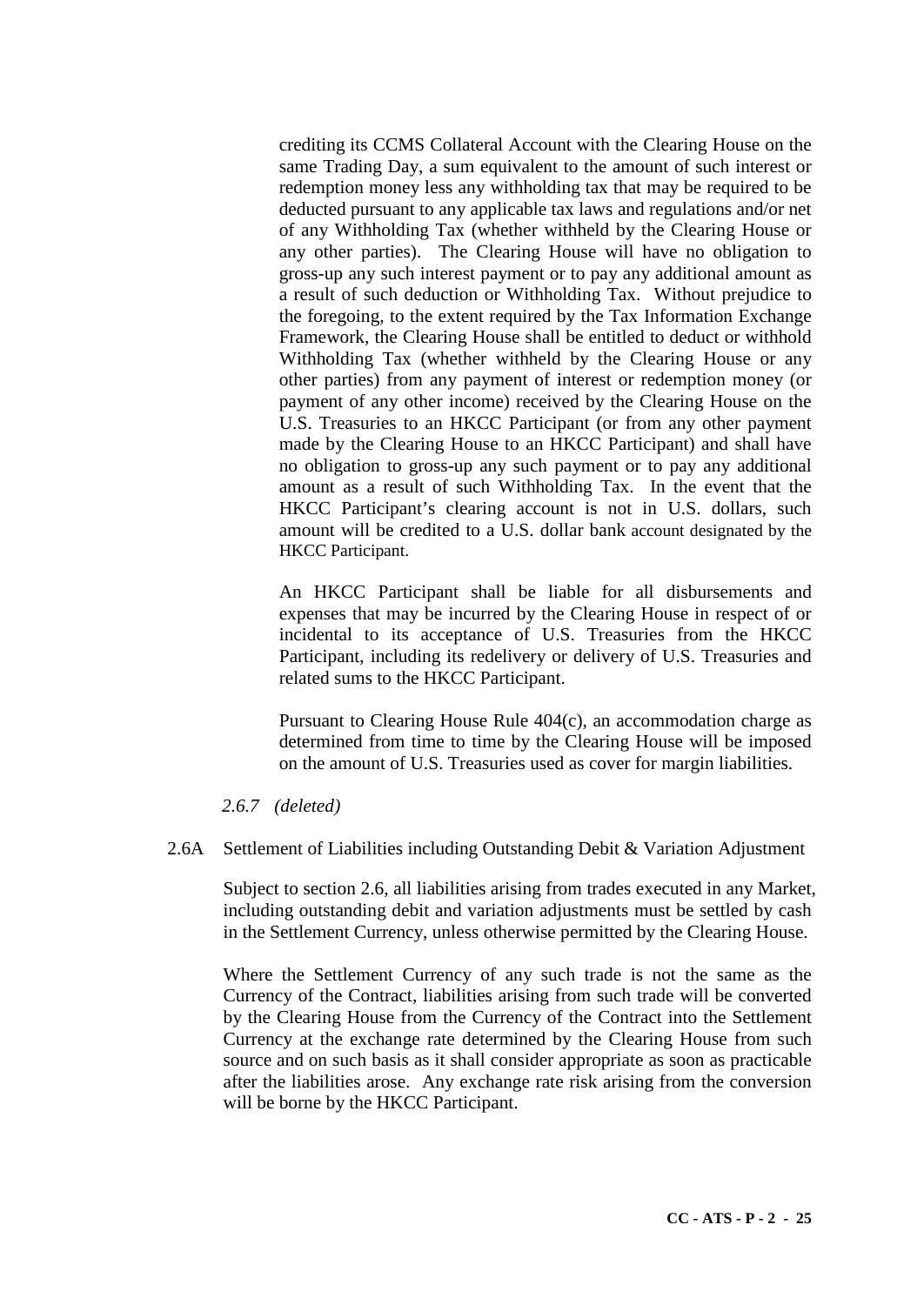Where any liabilities arising from trades executed in any Market, including outstanding debit and variation adjustments, are permitted by the Clearing House to be settled in a currency other than the Settlement Currency, the Clearing House shall have the absolute right to determine the maximum amount of such liabilities which may be so covered, the duration for which such liabilities may be so covered and the types of approved currencies that may be provided by HKCC Participants (see Appendix  $V - (5)$  for the current list of approved currencies). The value of any cash in an approved currency other than the Settlement Currency allowed to be used as cover shall be determined on a daily basis based on the prevailing market value as determined by the Clearing House after deducting a haircut of such percentage as determined from time to time by the Clearing House. Any exchange rate risk arising from the use of a currency other than the Settlement Currency as cover will be borne by the HKCC Participant.

2.7 Payment of Cover - Direct Margin Debiting System

When an HKCC Participant's Clearing House margin liability exceeds the amount of cover provided and/or an HKCC Participant has outstanding debit, the HKCC Participant shall pay such shortfall and any outstanding debit by the next Business Day \* through the Direct Margin Debiting System provided that if the HKCC Participant also clears Holiday Trading Exchange Contracts, the HKCC Participant shall pay such shortfall and any outstanding debit through the Direct Margin Debiting System by the next Trading Day, regardless of whether it is a Business Day.

\* *This applies to each Exchange Contract regardless of whether there is trading available in the market on which the underlying instrument or commodity of the Exchange Contract is traded.*

Subject to section 2.6, the DMDS will operate as follows:

a) Each HKCC Participant will need to open two bank accounts for House and Client respectively for each applicable Settlement Currency at one of the Designated Banks, Prime Settlement Banks or Approved Settlement Banks from time to time appointed by the Clearing House. For a Market Maker Account, an HKCC Participant need not have separate bank accounts for debiting purpose. The House bank accounts will be used as the designated bank accounts unless the Market Maker Account is of a Client nature, in which case the Client bank accounts shall be used as the designated bank accounts for the Market Maker Account. Any HKCC Participant wishing to use additional Client bank accounts as the designated bank accounts for a Market Maker Account which is of a Client nature must notify the Clearing House in writing. Each HKCC Participant is required to provide the bank via the Clearing House with separate mandates, in such form as shall be approved by the Clearing House, authorizing the transfer, on the Clearing House's instructions, of funds required to satisfy the daily call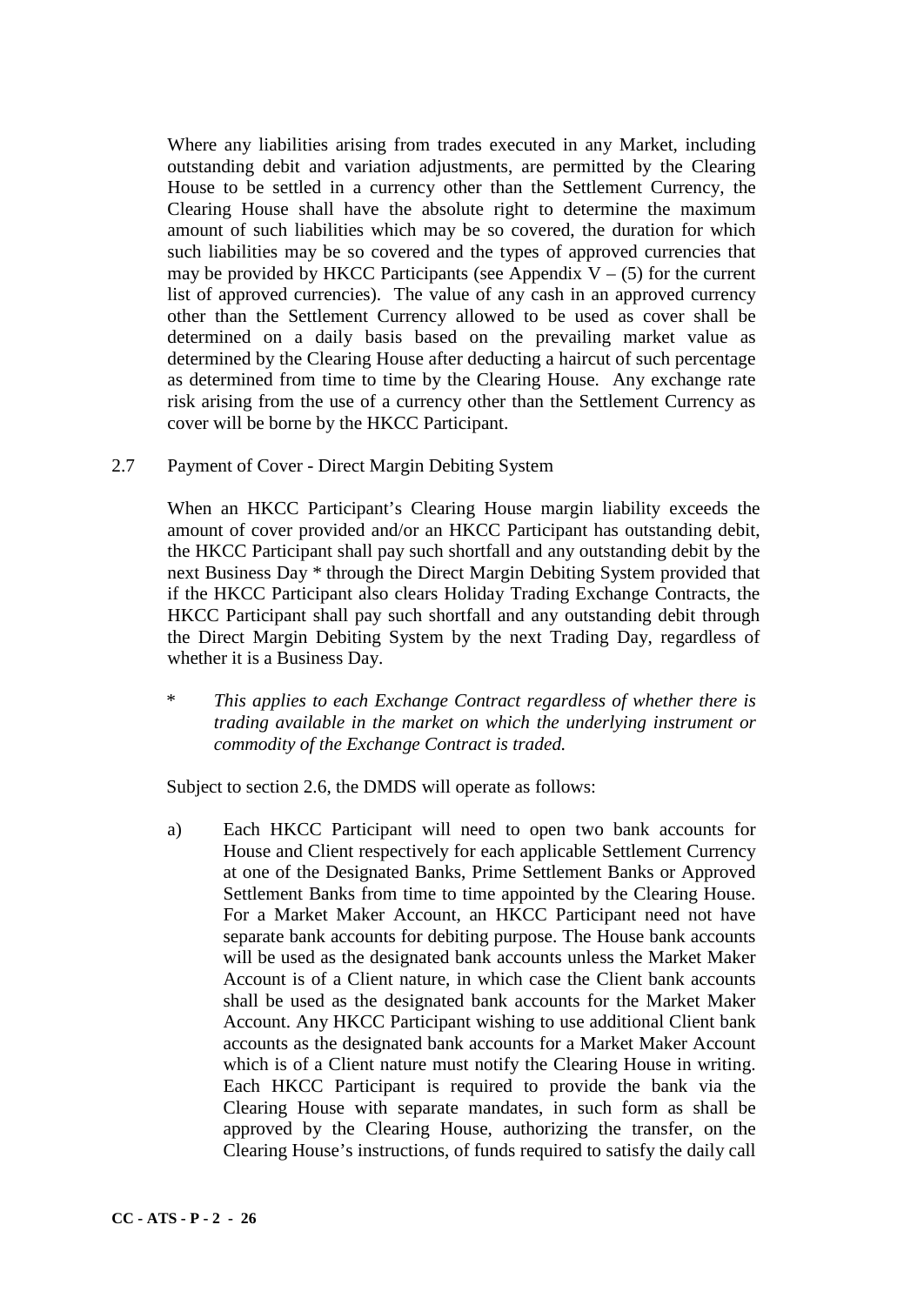for Clearing House margins, loss arising from variation adjustment, outstanding debit and any other liabilities due to the Clearing House. For the avoidance of doubt, an HKCC Participant which has not opened bank accounts in the Settlement Currency of a Contract and provided mandates to the bank as aforesaid will not be allowed to record, register and clear that Contract.

- b) The Clearing House will provide to each Designated Bank, Prime Settlement Bank and Approved Settlement Bank, on each Trading Day, a list of amounts due from HKCC Participants having accounts at that bank.
- c) On receipt of the list, each Designated Bank and Approved Settlement Bank will debit the amount due from each HKCC Participant from the HKCC Participant's account and transfer the same amount to the Clearing House's account at one of the Prime Settlement Banks designated by the Clearing House.

On receipt of the list, each Prime Settlement Bank will process the transfers internally. Each Prime Settlement Bank will simultaneously debit the amount due from each HKCC Participant from the HKCC Participant's account and credit the same amount to the Clearing House's account maintained with the bank.

- d) Each Prime Settlement Bank will notify the Clearing House by 9:15 a.m. (i) of any transfer from the Designated Banks and Approved Settlement Banks and (ii) whether any transfer from the HKCC Participants' accounts maintained with the Prime Settlement Bank cannot be made.
- e) HKCC Participants must ensure that their accounts at the Designated Banks, Prime Settlement Banks or Approved Settlement Banks contain sufficient credit balances to meet the Clearing House transfer instructions and/or to negotiate appropriate borrowing facilities with the banks concerned. HKCC Participants maintaining accounts with Designated Banks or Approved Settlement Banks must also ensure that their banks transfer all payments to the designated Prime Settlement Banks by 9:10 a.m. on each payment day.

Written notification to the Clearing House must be given at least 24 hours in advance if HKCC Participants want to nominate another bank or, where applicable, another currency as the medium for the direct debit. Any bank charges arising in connection with the operation of the system shall be borne by HKCC Participants.

2.8 Intra-day Variation Adjustments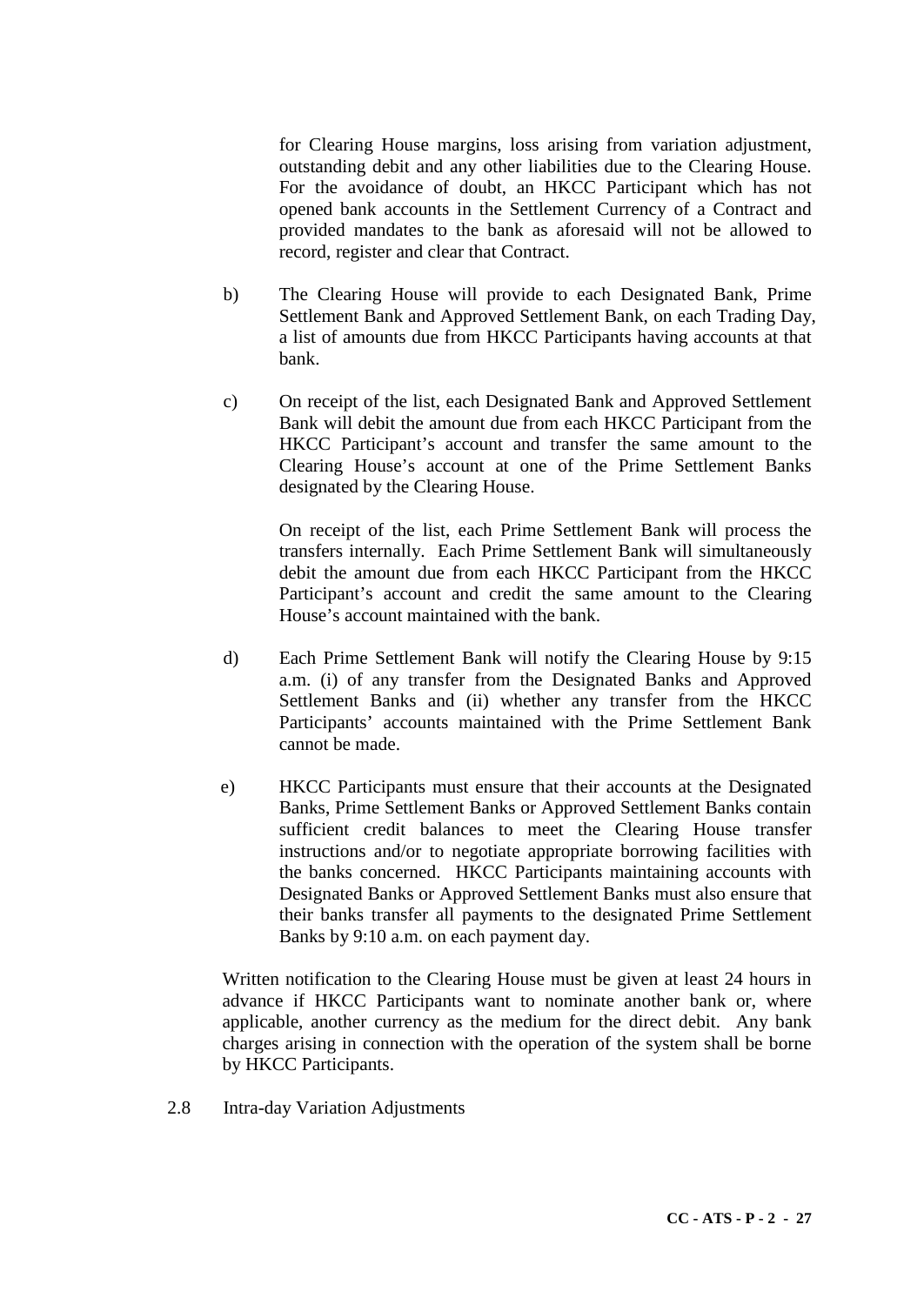At the close of the morning trading session of the Hang Seng Index Futures Market on each Business Day and at such other time as may be specified by the Clearing House on a Trading Day which is not a Business Day, the Clearing House will, unless otherwise determined by the Clearing House, perform an intra-day assessment of the gross and net margin liabilities of all the accounts of each HKCC Participant in DCASS in respect of all open Contracts held by the HKCC Participant in all Markets. Where such gross or net margin liability is determined by the Clearing House to have exceeded the gross or net capital-based position limit imposed on the HKCC Participant and calculated in accordance with section 5.1, the Clearing House may make an intra-day variation adjustment in respect of all open Contracts held by the HKCC Participant in all open Markets.

Furthermore, where the price movements in a Market are particularly volatile such that the applicable Clearing House margin in respect of that Market has been eroded by approximately 25% or where the Clearing House considers appropriate under any other circumstances, the Clearing House may make an intra-day variation adjustment in respect of all open Contracts held by an HKCC Participant in that Market and/or any other Market whose underlying instrument is the same as or similar to the underlying instrument of that Market at the time of the intra-day variation adjustment.

The Clearing House will generate a report, which will set forth the amount which will be debited from or credited to the relevant CCMS Collateral Account of the HKCC Participant as a result of any intra-day variation adjustment.

To the extent that the collateral in the HKCC Participant's relevant CCMS Collateral Account is insufficient, funds required to satisfy an intra-day variation adjustment will be collected via the DMDS. HKCC Participants shall ensure that there are sufficient funds deposited in their DMDS bank accounts for debiting purpose. Unless otherwise permitted by the Clearing House, all margin calls for intra-day variation adjustments must be settled by cash in the Settlement Currency and must be paid by the HKCC Participant on demand and in any event no later than one hour after the abovementioned report is issued to the HKCC Participant or such shorter period as may from time to time be prescribed by the Clearing House. Where the Settlement Currency of a Contract is not the same as the Currency of the Contract, intra-day variation adjustment payable on such Contract will be converted by the Clearing House from the Currency of the Contract into the Settlement Currency at the exchange rate determined by the Clearing House from such source and on such basis as it shall consider appropriate as soon as practicable after the intra-day variation adjustment arose. Any exchange rate risk arising from the conversion will be borne by the HKCC Participant.

No amount arising from an intra-day variation adjustment made pursuant to an intra-day assessment as mentioned above will be credited to an HKCC Participant. In any other case, for each type of Settlement Currency, where an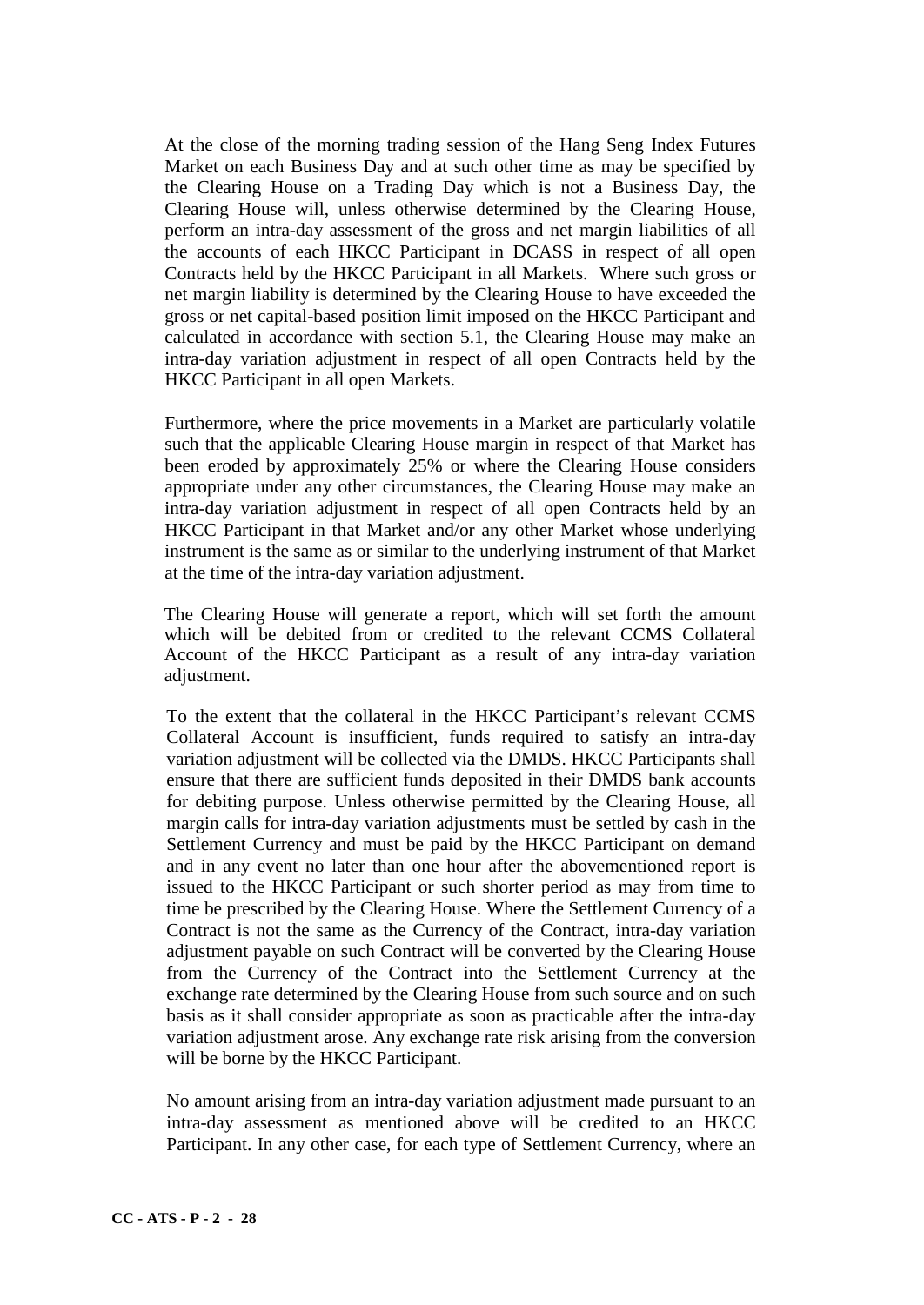intra-day variation adjustment is made at or before 12:30 p.m. on any day, any amount to be credited to the HKCC Participant as a result of the intra-day variation adjustment will be made by the Clearing House on the same day except that no payment will be made by the Clearing House (i) if the amount to be credited is HK\$1 million or less or its non-Hong Kong Dollar currency equivalent based on the exchange rate determined by the Clearing House; or (ii) if the credit arises from Physical Delivery Contracts after the Last Trading Day. Any amount to be credited as aforesaid will be made automatically via the DMDS to the DMDS bank account designated by the HKCC Participant. HKCC Participants shall ensure that standing instructions are given to the Clearing House for this purpose.

Notwithstanding the above, in the case of Physical Delivery Contracts after the Last Trading Day, as long as any cover provided by an HKCC Participant under section 2.6 is sufficient to satisfy an intra-day variation adjustment, no funds will be collected via the DMDS. To the extent that cover provided under section 2.6 is insufficient, the shortfall will be collected via the DMDS. Furthermore, no credit arising from intra-day variation adjustment on Physical Delivery Contracts after the Last Trading Day will be made to any HKCC Participant as mentioned above, or used to offset any Clearing House margin liabilities of the HKCC Participant.

Some of the Markets may remain open on public holidays in Hong Kong. HKCC Participants are advised to arrange additional cover to deal with any potential intra-day variation adjustment call. If an HKCC Participant is unable to meet its intra-day variation adjustment calls by the prescribed deadline for any reason, it shall constitute an event of default. Without prejudice to Rule 510, the Clearing House may restrict such HKCC Participant from opening new positions and may require compulsory close-outs where circumstances warrant such action.

## 2.8A Special Block Trade Margin

If in the opinion of the Clearing House or the Exchange, the executed price of a Block Trade is not fair and reasonable or a significant deviation exists between the executed price and the prevailing market price or between the executed price and the theoretical price determined by the Clearing House, or if a Block Trade is executed at such a price that an intra-day variation adjustment would have been triggered had the trade been executed or as if it has been executed as a normal trade in the Central Orderbook, the Clearing House may, within 30 minutes after the Block Trade is executed or after a trade adjustment request in respect of such Block Trade is submitted, call for a Special Block Trade Margin from the relevant HKCC Participant.

To the extent that the collateral in the HKCC Participant's relevant CCMS Collateral Account is insufficient to satisfy the Special Block Trade Margin, the Clearing House will generate a Special Block Trade Margin report and any Special Block Trade Margin payable by the HKCC Participant will be debited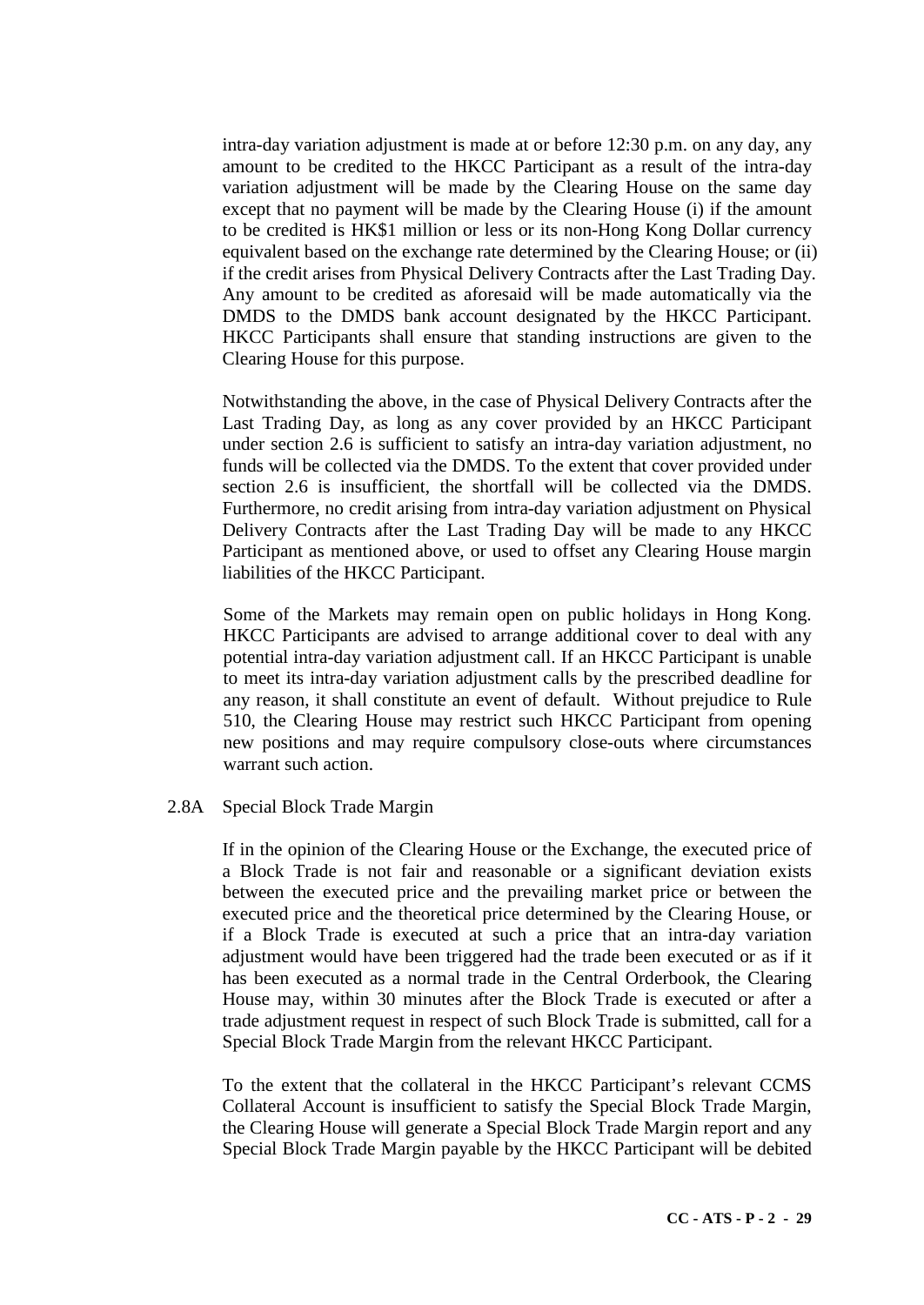from its relevant DMDS bank account. The HKCC Participant shall ensure that there are sufficient funds deposited in its DMDS bank account for debiting purpose.

Unless otherwise permitted by the Clearing House, all Special Block Trade Margin must be settled by cash in the Settlement Currency and must be paid by the HKCC Participant on demand and in any event no later than one hour after the abovementioned report is issued to the HKCC Participant or such shorter period as may from time to time be prescribed by the Clearing House. Where the Settlement Currency of a Contract is not the same as the Currency of the Contract, any Special Block Trade Margin payable on such Contract will be converted by the Clearing House from the Currency of the Contract into the Settlement Currency at the exchange rate determined by the Clearing House from such source and on such basis as it shall consider appropriate as soon as practicable after the Special Block Trade Margin arose. Any exchange rate risk arising from the conversion will be borne by the HKCC Participant.

A Block Trade will not be registered with the Clearing House or novated unless the required Special Block Trade Margin and any other criteria applicable to the Block Trade have been satisfied.

For the avoidance of doubt, no amount will be credited to HKCC Participants as a result of any Special Block Trade Margin call.

Some of the Markets may remain open after normal banking hours or on public holidays in Hong Kong. HKCC Participants are advised to arrange additional cover to deal with any potential Special Block Trade Margin.

If an HKCC Participant is unable to pay or otherwise satisfy any Special Block Trade Margin in respect of a Block Trade by the prescribed deadline for any reason (including where the Block Trade is executed during the T+1 Session during which no debit can be made from its relevant DMDS bank account and there is insufficient collateral in its CCMS Collateral Account to satisfy the Special Block Trade Margin), the Block Trade shall, without notice being required to be given to the HKCC Participant, be deleted from HKATS and DCASS as if the Block Trade had never been executed and will not be registered with or novated or cleared by the Clearing House.

If an HKCC Participant is unable to pay or otherwise satisfy any Special Block Trade Margin arising from a trade adjustment request submitted in respect of a Block Trade by the prescribed deadline for any reason (including where the request is submitted between the commencement of the T+1 Session and the T+1 Session Cutoff Time during which no debit can be made from its relevant DMDS bank account and there is insufficient collateral in its CCMS Collateral Account to satisfy the Special Block Trade Margin), the trade adjustment request will be rejected by the Clearing House.

2.8B Mandatory Intra-day Variation Adjustment and Margin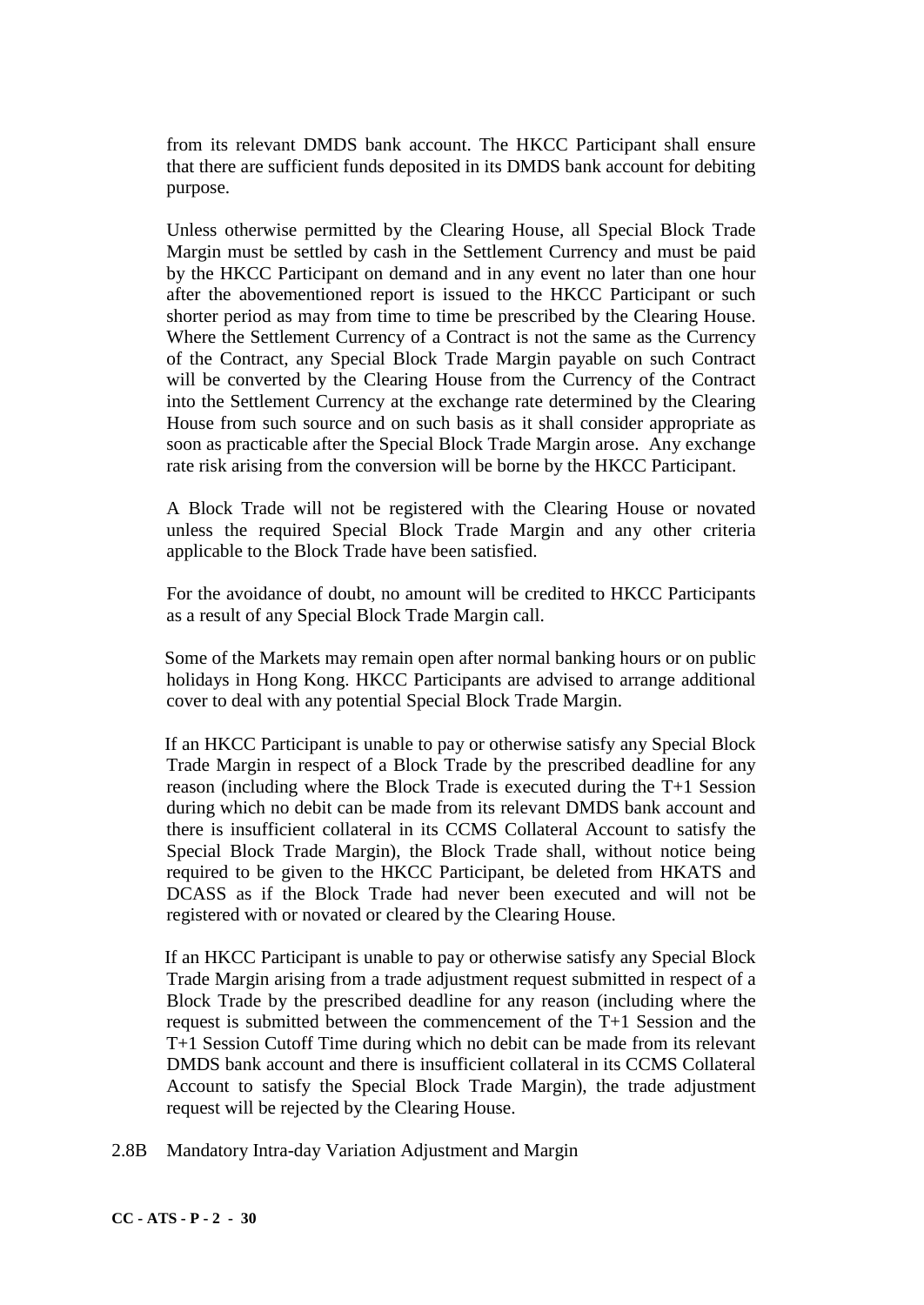Following Market open of T Session on each Trading Day, the Clearing House will, unless otherwise determined by the Clearing House, call for mandatory intra-day variation adjustment and margin in respect of all open Contracts, including those traded in the preceding  $T+1$  Session, held in all Markets by an HKCC Particinant at a time specified by the Clearing House. HKCC HKCC Participant at a time specified by the Clearing House. Participants are advised to complete all their post-trade adjustments under sections 1.4 and 1.5 for trades executed in the preceding T+1 Session by the time specified by the Clearing House from time to time. Any post-trade adjustments executed thereafter may not be incorporated in the mandatory intra-day variation adjustment and margin calculation.

The amount of cover required to satisfy any call for mandatory intra-day variation adjustment and margin will be determined in accordance with the methodology set forth in section 2.5. The Clearing House will generate a report to each HKCC Participant, which will set forth the amounts of the intraday variation adjustment component of the mandatory intra-day variation adjustment and margin to be debited from or credited to the relevant CCMS Collateral Account of the HKCC Participant and the amount of liability for the Clearing House margin component for each CCMS Collateral Account of the HKCC Participant.

Funds required to satisfy a mandatory intra-day variation adjustment and margin will be collected via the DMDS. HKCC Participants shall ensure that there are sufficient funds deposited in their DMDS bank accounts for debiting purpose. Unless otherwise permitted by the Clearing House, all margin calls for mandatory intra-day variation adjustment and margin must be settled by cash in the Settlement Currency and must be paid by the HKCC Participant on demand and in any event no later than two hours after the abovementioned report is issued to the HKCC Participant or such shorter period as may from time to time be prescribed by the Clearing House. Where the Settlement Currency of a Contract is not the same as the Currency of the Contract, mandatory intra-day variation adjustment and margin payable on such Contract will be converted by the Clearing House from the Currency of the Contract into the Settlement Currency at the exchange rate determined by the Clearing House from such source and on such basis as it shall consider appropriate as soon as practicable after the mandatory intra-day variation adjustment and margin arose. Any exchange rate risk arising from the conversion will be borne by the HKCC Participant.

For each type of Settlement Currency, any amount of intra-day variation adjustment to be credited to the HKCC Participant, after deducting the additional cover required for Clearing House margin if any, as a result of the mandatory intra-day variation adjustment and margin at or before 12:30 p.m. will be made by the Clearing House on the same day except that no payment will be made by the Clearing House (i) if the amount to be credited, after deducting the additional cover required for Clearing House margin if any, is HK\$1 million or less or its non-Hong Kong Dollar currency equivalent based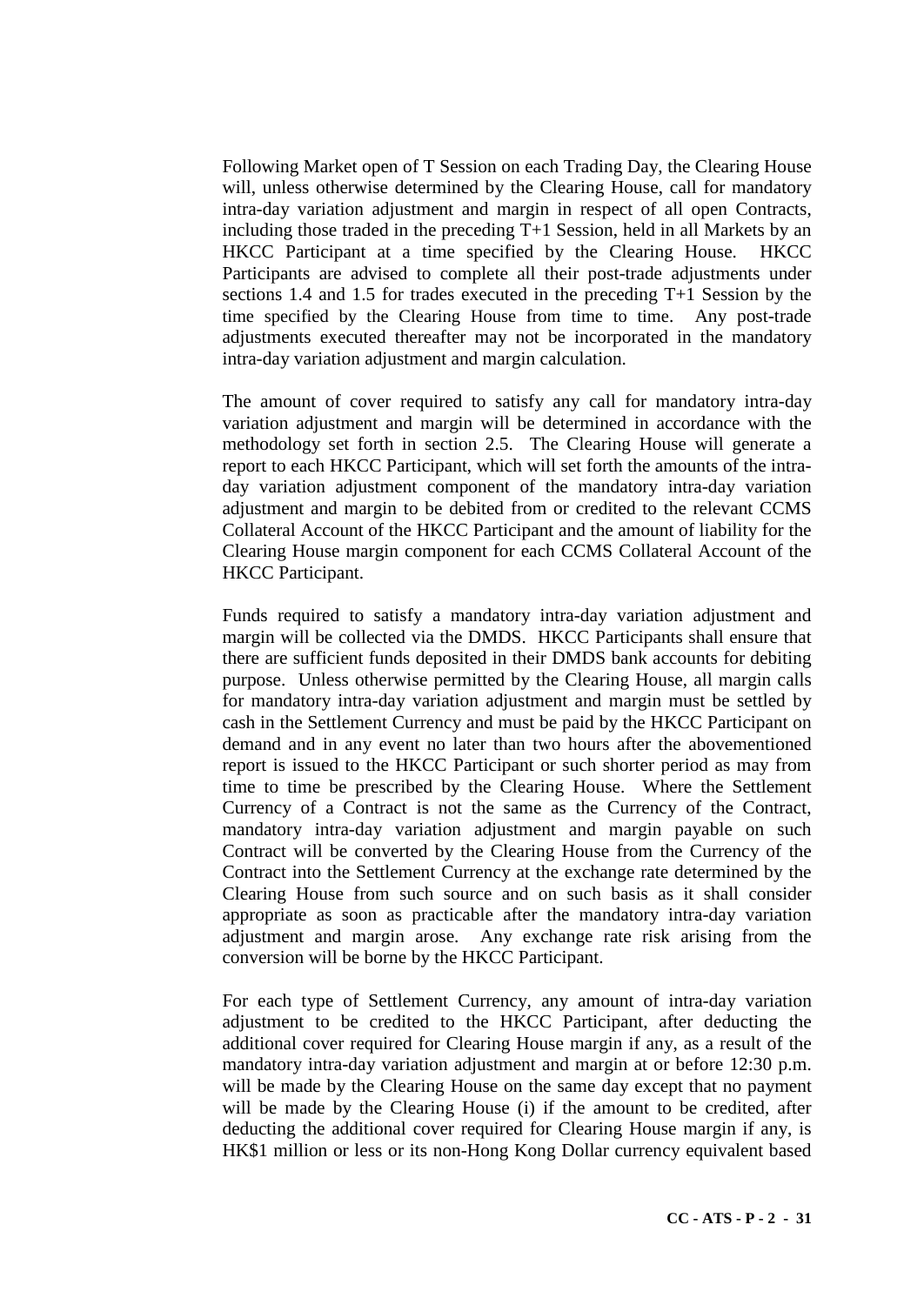on the exchange rate determined by the Clearing House; or (ii) if the credit arises from Physical Delivery Contracts after the Last Trading Day. Any amount to be credited as aforesaid will be made automatically via the DMDS to the DMDS bank account designated by the HKCC Participant. HKCC Participants shall ensure that standing instructions are given to the Clearing House for this purpose.

Notwithstanding the above, in the case of Physical Delivery Contracts after the Last Trading Day, as long as any cover provided by an HKCC Participant under section 2.6 is sufficient to satisfy a mandatory intra-day variation adjustment and margin, no funds will be collected via the DMDS. To the extent that cover provided under section 2.6 is insufficient, the shortfall will be collected via the DMDS. Furthermore, no credit arising from mandatory intraday variation adjustment and margin calls on Physical Delivery Contracts after the Last Trading Day will be made to any HKCC Participant as mentioned above, or used to offset any Clearing House margin liabilities of the HKCC Participant.

- 2.9 Value Date for Delivery and Redelivery of Approved Currencies Other Than Applicable Settlement Currencies
	- *2.9.1 Delivery of Approved Currencies Other Than Applicable Settlement Currencies*

In this section 2.9.1 and in section 2.9.2, references to "Currency Amount" means the amount denominated in an approved currency referred to in section 2.6.2 and Appendix V-(5) which is recorded in an HKCC Participant's CCMS Collateral Account or its account in a bank, where appropriate, other than any amount that is denominated in an applicable Settlement Currency referred to in section 2.7(a); and references to the "Relevant Currency" means an approved currency other than an applicable Settlement Currency.

An HKCC Participant wishing to use any Currency Amount to cover calls for Clearing House margin shall notify the Clearing House by 11:00 a.m. or any time specified by the Clearing House on any Trading Day of its intention in writing or by such other means as may be acceptable to the Clearing House. The value date applicable to the transfer of any Currency Amount from an HKCC Participant's account in one bank to the Clearing House's account in another bank is normally the next Trading Day after the date on which the HKCC Participant's bank receives the HKCC Participant's instructions to effect such transfer. If that day is a bank holiday in the country where the HKCC Participant's bank is located or where the Relevant Currency is cleared, the value date shall be on the next Trading Day which is not a bank holiday in that country. Only after the receipt of the funds is confirmed by the Clearing House's bank, will the Clearing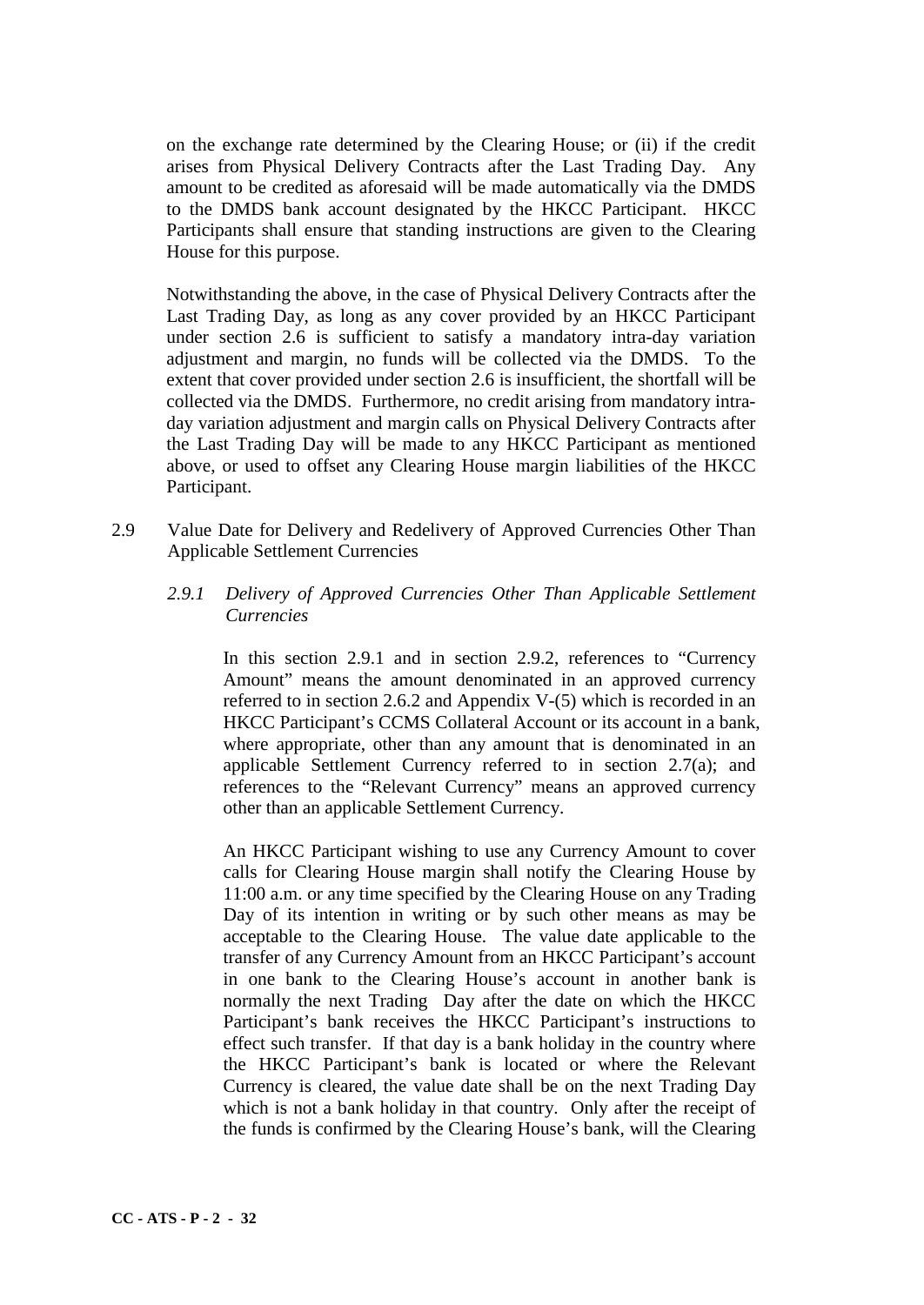House accept these funds as cover for the HKCC Participant's Clearing House margin liabilities and/or outstanding debit.

If the HKCC Participant's account and the Clearing House's account are maintained with the same bank in Hong Kong, the transfer may be effected within the same day, in which case the value date for the transfer of Relevant Currency amount shall be the day on which such bank receives the HKCC Participant's instructions to effect the transfer.

## *2.9.2 Redelivery of Approved Currencies Other Than Applicable Settlement Currencies*

In this section, references to "Currency Amount" and "Relevant Currency" have the same meaning as set out in section 2.9.1.

Subject to Rule 407A, an HKCC Participant may request the redelivery of any excess Currency Amount provided to the Clearing House by notifying the Clearing House of its intention in writing or by other means acceptable to the Clearing House by 11:00 a.m. on each Business Day. In the event that the Clearing House, in its sole discretion, agrees to redeliver such excess Currency Amount, the requesting HKCC Participant's CCMS Collateral Account with the Clearing House will be debited immediately. The redelivery of the requested amount will not be effected on the same day as the date of the request as set out in sections 2.9.2.1 and 2.9.2.2 and will depend on whether it is a Bank Business Day in the country where the HKCC Participant's bank is located or where the Currency Amount is cleared. Interest on the excess Currency Amount being redelivered at such positive or negative rate may be paid or charged, and costs and charges in such amount may be levied, by the Clearing House as it may determine from time to time in accordance with Appendix V to these Clearing House Procedures until the redelivery is effected.

#### *2.9.2.1 Japanese Yen*

The value date for the redelivery of Currency Amount denominated in Japanese Yen is the second Business Day after the date on which the redelivery request is received by the Clearing House. If that day is a bank holiday in Japan, then the value date shall be on the next Bank Business Day in both Japan and Hong Kong.

## *2.9.2.2 Currency Amounts not denominated in Japanese Yen*

The value date for the redelivery of any Currency Amount not denominated in Japanese Yen is the next Business Day after the date on which the redelivery request is received by the Clearing House. If that day is a bank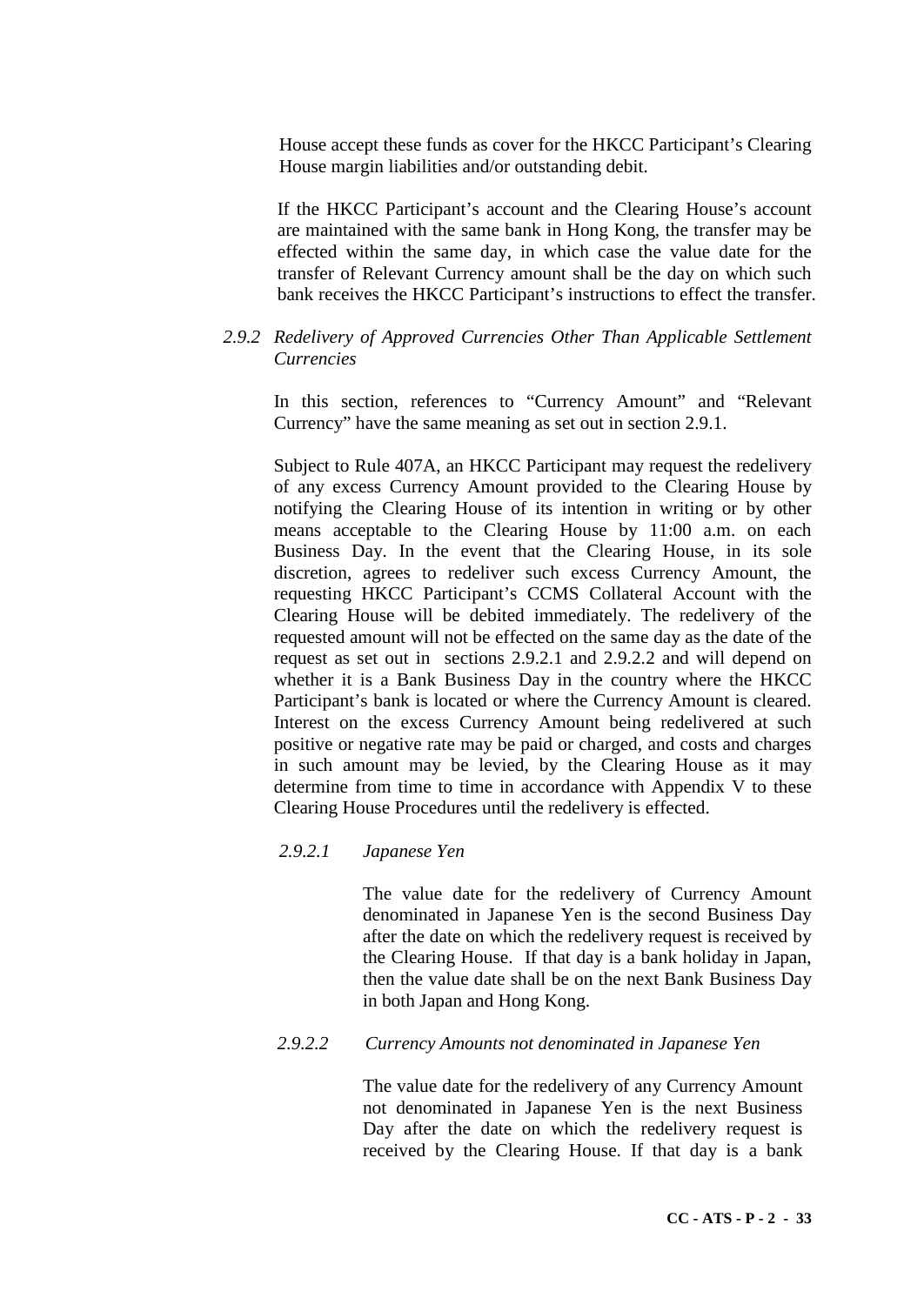holiday in the country or countries where the HKCC Participant's bank is located and where the Relevant Currency (other than Japanese Yen) is cleared, then the value date shall be on the next Bank Business Day in those countries and Hong Kong.

### *2.9.3 Substitution for the Settlement Currency*

HKCC Participants may elect to deliver cash in a currency other than the Settlement Currency approved by the Clearing House as cover for HKCC Participants' Clearing House margin liabilities provided that the amount of Clearing House margin liabilities that is covered by approved collateral other than cash in the Settlement Currency will not exceed the maximum level(s) prescribed by the Clearing House and provided further the delivery will not result in any other requirement regarding cover for HKCC Participant's Clearing House margin liabilities not being satisfied. If cash in a currency other than the Settlement Currency approved by the Clearing House is delivered by an HKCC Participant as substitution for any Clearing House margin settled by the HKCC Participant using the Settlement Currency, such cash must be received by the Clearing House with finality by 9:30 a.m. on each Trading Day in order for the HKCC Participant to have surplus funds resulting from such cash redelivered to the HKCC Participant in the Settlement Currency for same-day value. If such cash is received after 9:30 a.m. on a Trading Day or any time on a Trading Day which is not a Business Day, any surplus in the Settlement Currency will be redelivered to HKCC Participants for value on the next Business Day.

2.10 Redelivery of Surplus Funds in the Settlement Currency or Non-Cash Collateral

Subject to Rule 407A, an HKCC Participant may request the redelivery of surplus funds in the Settlement Currency in its CCMS Collateral Account by inputting an order for redelivery via a CCMS terminal and may request the redelivery of surplus non-cash collateral in its CCMS Collateral Account by notifying the Clearing House in writing or by other means acceptable to the Clearing House by 11:00 a.m. each Business Day. It should be noted that the Clearing House will not redeliver any surplus funds or non-cash collateral to HKCC Participants on any day which is not a Business Day or if the amount of Clearing House margin liabilities that is covered by approved collateral other than cash in the Settlement Currency will exceed the maximum level(s) prescribed by the Clearing House or if the redelivery will result in any other requirement regarding cover for the HKCC Participant's Clearing House margin liability not being satisfied.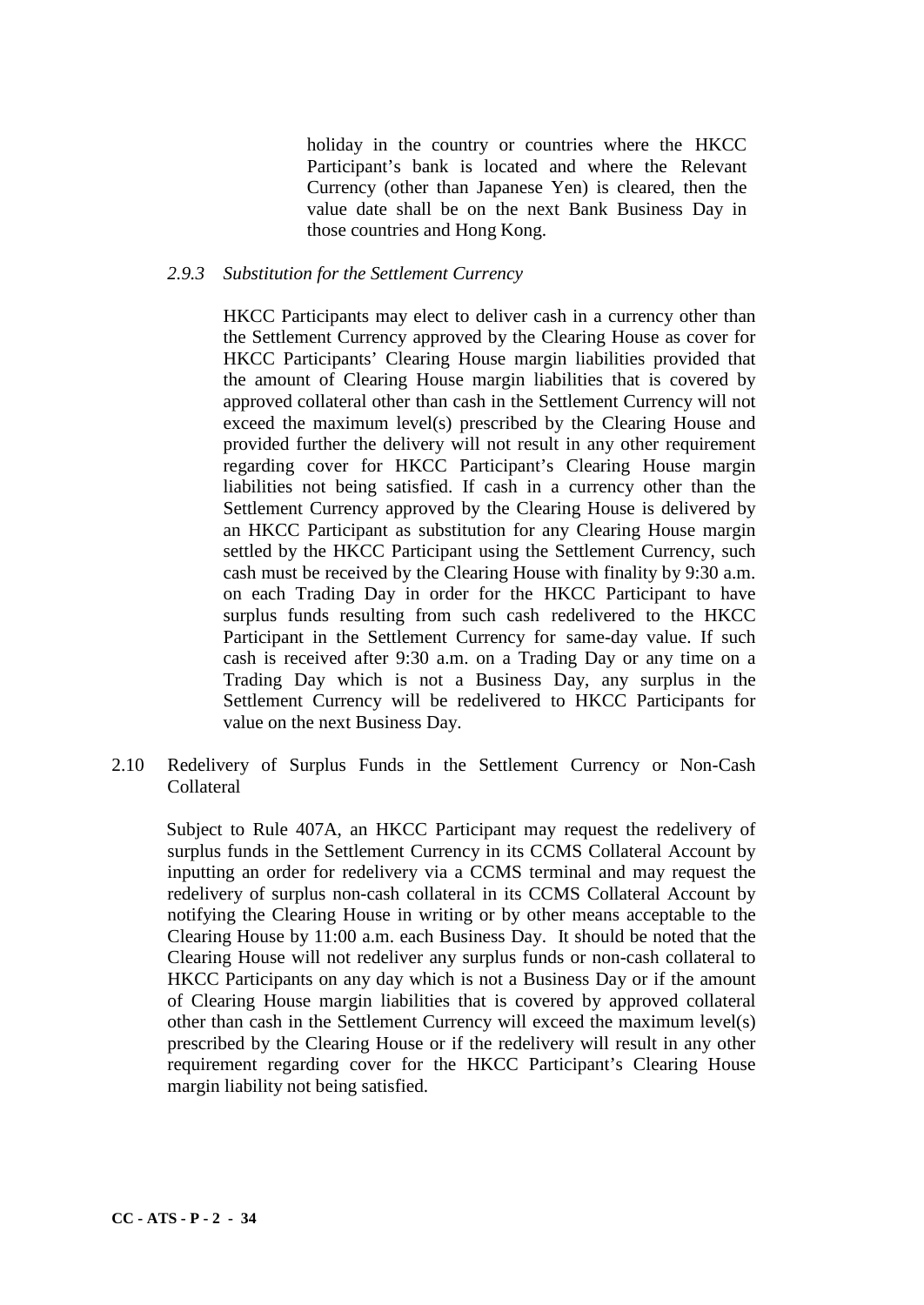# 2.11 Final Settlement of Futures Contract

### *2.11.1 Cash Settled Contracts*

All Cash Settled Futures Contracts traded on HKATS are cash settled at the Final Settlement Price on the Last Trading Day or other day as determined in accordance with the Contract Specifications. Any profits or losses on cash settlement will be credited to or debited from the relevant CCMS Collateral Account of the HKCC Participant. If there are excess funds as shown in the CCMS Collateral Account, after considering all other liabilities, a payment will be made to the HKCC Participant upon request. If there are insufficient funds as shown in the CCMS Collateral Account to cover the resulting losses, a call will be made via the DMDS. In addition, a cash settlement fee is charged on every open Futures position on the Final Settlement Day.

In respect of any Cash Settled Futures Contract whose Settlement Currency is different from the Currency of the Contract, the amount required to be settled by the HKCC Participant on the Final Settlement Day shall be converted to the Settlement Currency equivalent. The conversion rate to be applied shall be the exchange rate obtained by the Clearing House at such time on the Last Trading Day or other day and from such source as it shall consider appropriate. The Clearing House will promptly announce these rates after they are determined. HKCC Participants must use these rates for conversions at the Client account level.

## *2.11.2 Physical Delivery Contracts*

Physical Delivery Contracts that are Futures Contracts shall be settled in accordance with the Exchange Rules, the Clearing House Rules and Chapter 2A of these Clearing House Procedures.

# 2.12 Exercise/Assignment of Option Contracts

## *2.12.1 Cash Settled Contracts*

All the Option Contracts which are Cash Settled Contracts traded on HKATS are settled by cash at the Official Settlement Price on the Expiry Day as determined in accordance with the Contract Specifications. On expiry, any proceeds from the exercise and assignment for the in-the-money Options will be debited from the Option writers' CCMS Collateral Accounts and credited to the Option holders' CCMS Collateral Accounts. If there are excess funds as shown in the CCMS Collateral Account of the relevant HKCC Participant, after considering all other liabilities, a payment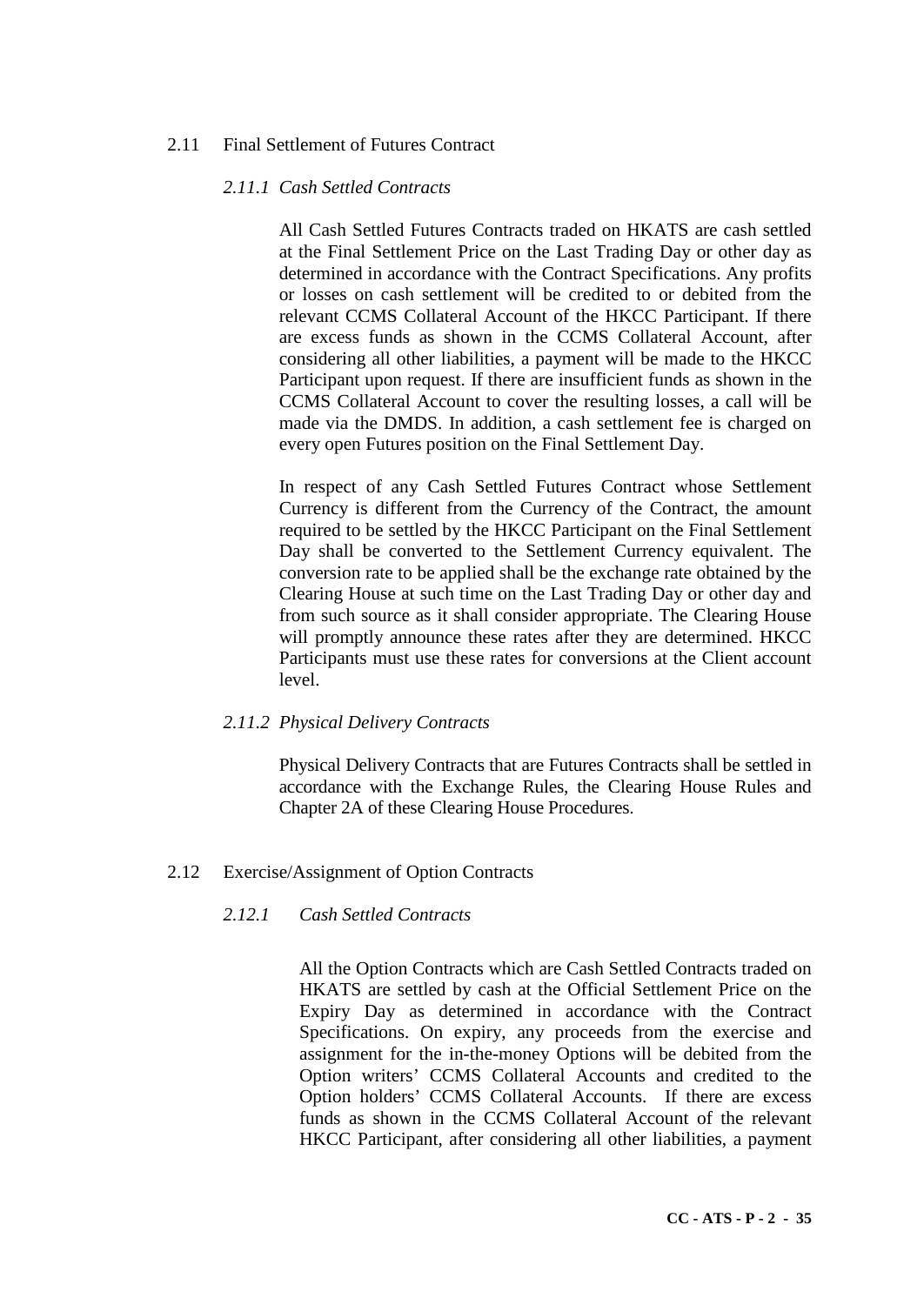will be made to the HKCC Participant upon request. If there are insufficient funds as shown in its CCMS Collateral Account to cover the resulting losses, a call will be made via the DMDS. An exercise and assignment fee is levied on both the Option holder and Option writer for auto-settlement on the Expiry Day.

In respect of any Option Contract whose Settlement Currency is different from the Currency of the Contract, the amount required to be settled by the HKCC Participant on the Final Settlement Day shall be converted to the Settlement Currency equivalent. The conversion rate to be applied shall be the exchange rate obtained by the Clearing House at such time on the Expiry Day or other day and from such source as it shall consider appropriate. The Clearing House will promptly announce these rates after they are determined. HKCC Participants must use these rates for conversions at the Client account level.

## *2.12.2 Physical Delivery Contracts*

Physical Delivery Contracts that are Option Contracts shall be settled in accordance with the Exchange Rules, the Clearing House Rules and Chapter 2A of these Clearing House Procedures.

### 2.13 Contract Termination

Following the occurrence of an event of default, if the Clearing House reasonably believes that it will not be able to close out, settle, sell, transfer, hedge or conclude a new Contract in respect of all or any open Contracts of the Defaulter within a reasonable time as determined by the Clearing House, the Clearing House may, without prejudice to any other rights under the Rules, invoke the contract termination process as provided for in Rule 515A in consultation with the Commission.

If the Clearing House invokes contract termination in accordance with Rule 515A, it shall determine the Identified Contracts under Rule 515A(b) and notify the relevant HKCC Participants of its determination, including details of the Identified Contracts and the effective date of termination of such Identified Contracts. Notwithstanding the above, at any time during the contract termination process but prior to the effective date of termination of the relevant Identified Contracts, the Clearing House may instead of proceeding with the termination of such open Contracts, declare the occurrence of a Clearing Service Termination Event, and in such case the Identified Contracts shall not be terminated in accordance with the contract termination process but shall be terminated in accordance with Rule 1101.

## *2.13.1 Calculation of termination value*

The termination value for each Identified Contract shall be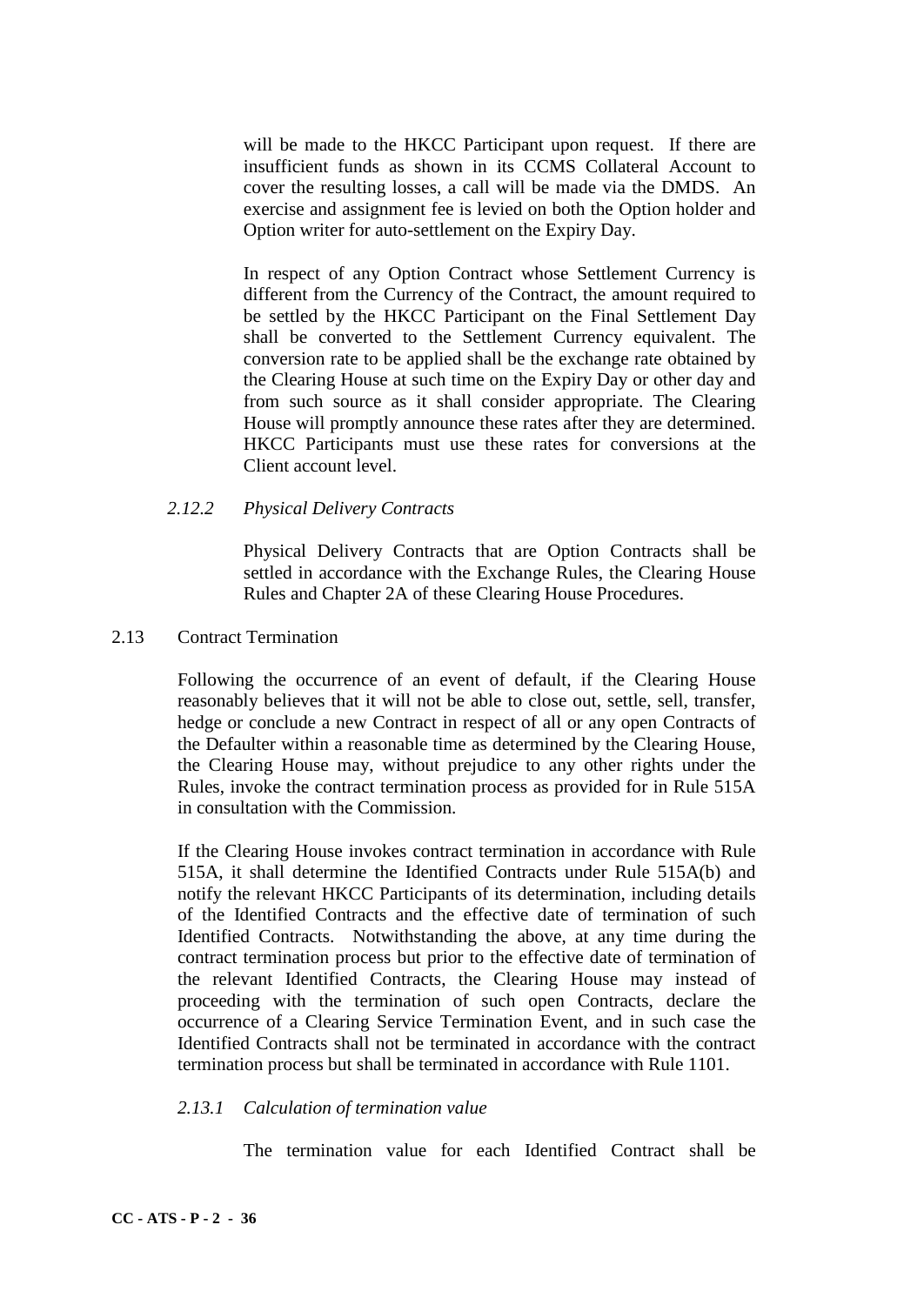determined based on the Closing Quotation determined in accordance with section 2.3 of the Clearing House Procedures at the time of contract termination, or if such Closing Quotation is not available, the price shall be such price as the Clearing House may reasonably determine.

On the basis of the termination value established for each Identified Contract, the Clearing House shall, with respect to each relevant clearing account of each relevant HKCC Participant, determine the resulting net sum payable by such HKCC Participant to the Clearing House for such clearing account (the "Termination Value Payable") or the resulting net sum receivable by such HKCC Participant from the Clearing House for such clearing account (the "Termination Value Receivable"). For the avoidance of doubt, an HKCC Participant may have a Termination Value Payable in respect of one clearing account registered in its name, but a Termination Value Receivable in respect of another clearing account registered in its name. There shall be no combining or set-off between any house clearing account (including any clearing account which is not of a Client nature) and Client clearing accounts (including any clearing account which is of a Client nature).

## *2.13.2 Payment of Termination Value Payable and Termination Value Receivable*

## *2.13.2.1 Termination Value Payable*

The Clearing House will notify each relevant HKCC Participant of its Termination Value Payable(s) and each such HKCC Participant shall pay the specified Termination Value Payable(s) to the Clearing House in full within one Business Day or within such other time specified by the Clearing House in the notice. If the relevant HKCC Participant fails to pay the Termination Value Payable(s) within the time specified in the notice, the Clearing House may declare such HKCC Participant as a Defaulter.

In the event that the Clearing House does not receive any part of the Termination Value Payable from an HKCC Participant, the Clearing House shall take reasonable steps to recover such amount. Such HKCC Participant shall be responsible for any costs the Clearing House reasonably incurs in attempting to recover such amounts and accordingly the Termination Value Payable actually received from such HKCC Participant shall be deemed to be decreased by an amount equal to such costs, unless such costs are paid by such HKCC Participant.

## *2.13.2.2 Termination Value Receivable*